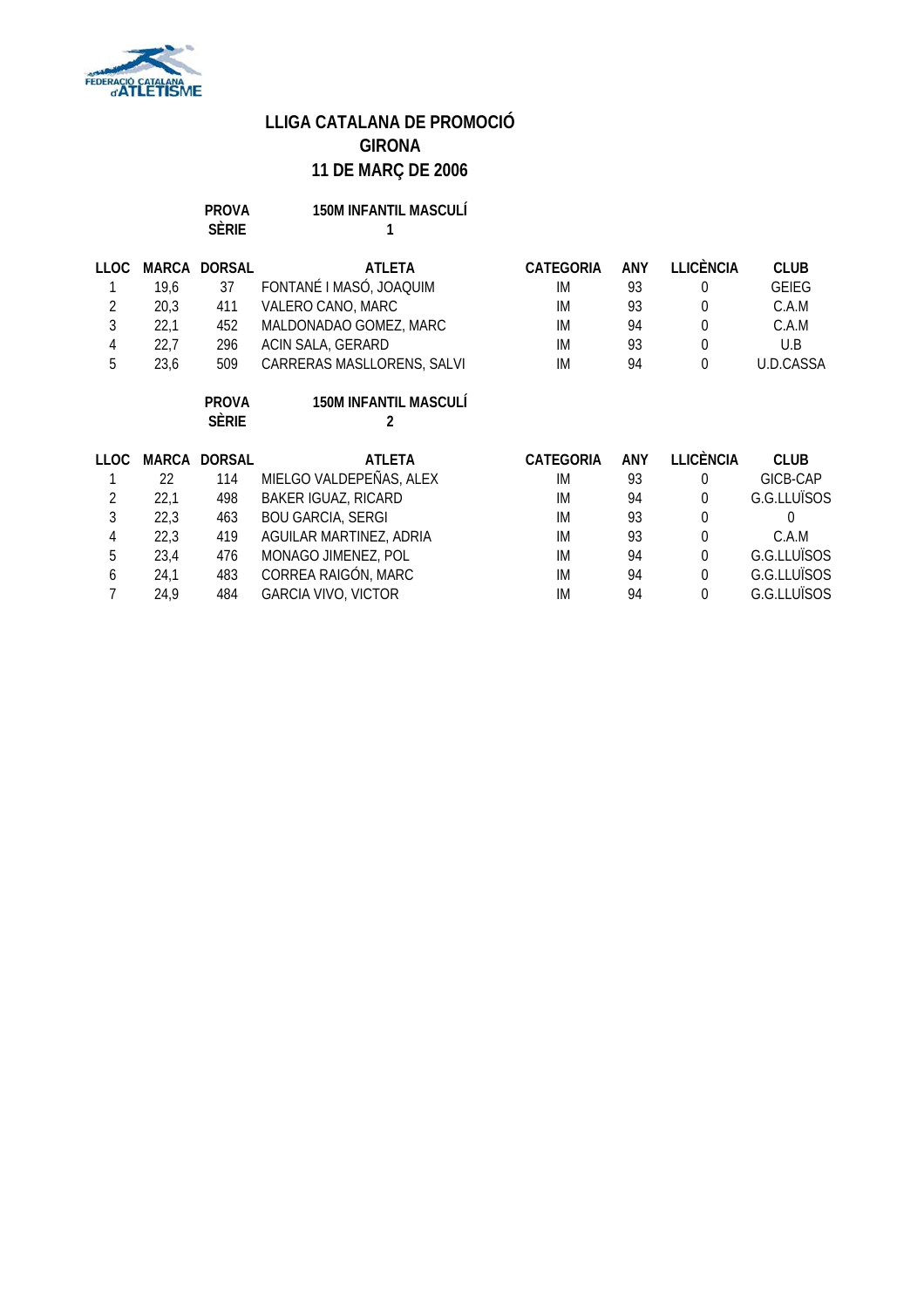

**PROVA 150M INFANTIL FEMENI**

|             |              | <b>SÈRIE</b>                 |                                  |                  |            |                  |               |
|-------------|--------------|------------------------------|----------------------------------|------------------|------------|------------------|---------------|
| <b>LLOC</b> | <b>MARCA</b> | <b>DORSAL</b>                | <b>ATLETA</b>                    | CATEGORIA        | <b>ANY</b> | <b>LLICÈNCIA</b> | <b>CLUB</b>   |
|             | 21,0         | 68                           | PUIGBERT AYMÀ, ANNA              | IF               | 93         | $\Omega$         | CEIP VENTALLÓ |
| 2           | 21,4         | 515                          | RUSCALLEDA RAMIREZ, SARA         | IF               | 93         | $\theta$         | C.A.CALELLA   |
| 3           | 21,8         | 199                          | <b>ESPIGULE PONS, GISELA</b>     | IF               | 93         | $\theta$         | C.A.F.        |
| 4           | 22,1         | 141                          | RIERA MALLOL, GEMMA              | IF               | 93         | $\mathbf 0$      | C.N.B.        |
| 5           | 22,8         | 138                          | CASTELLVELL BELLA, CLARA         | IF               | 93         | $\mathbf 0$      | C.N.B.        |
|             |              | <b>PROVA</b><br><b>SÈRIE</b> | <b>150M INFANTIL FEMENI</b><br>2 |                  |            |                  |               |
| <b>LLOC</b> | MARCA        | <b>DORSAL</b>                | <b>ATLETA</b>                    | <b>CATEGORIA</b> | <b>ANY</b> | <b>LLICÈNCIA</b> | <b>CLUB</b>   |
|             | 21,6         | 453                          | CASSANOVES MONTADA, ALBA         | IF               | 93         | $\theta$         | C.A.M         |
| 2           | 22,9         | 279                          | ORTIZ NAVARRO, SARA              | IF               | 93         | $\theta$         | CA CALELLA    |
| 3           | 23,7         | 461                          | OBREDORS CANALS, MARINA          | IF               | 94         | $\mathbf 0$      | C.A.M         |
| 4           | 23,8         | 139                          | ZAMUDIO DOMINGO, MARINA          | IF               | 93         | $\theta$         | C.N.B.        |
| 5           | 25,0         | 505                          | PELEGRIM GUILLEME, LAURA         | IF               | 93         | $\theta$         | G.G.LLUÏSOS   |
| 6           | 26,2         | 468                          | TALHI, NAIMA                     | IF               | 93         | $\Omega$         | GICB-CAP      |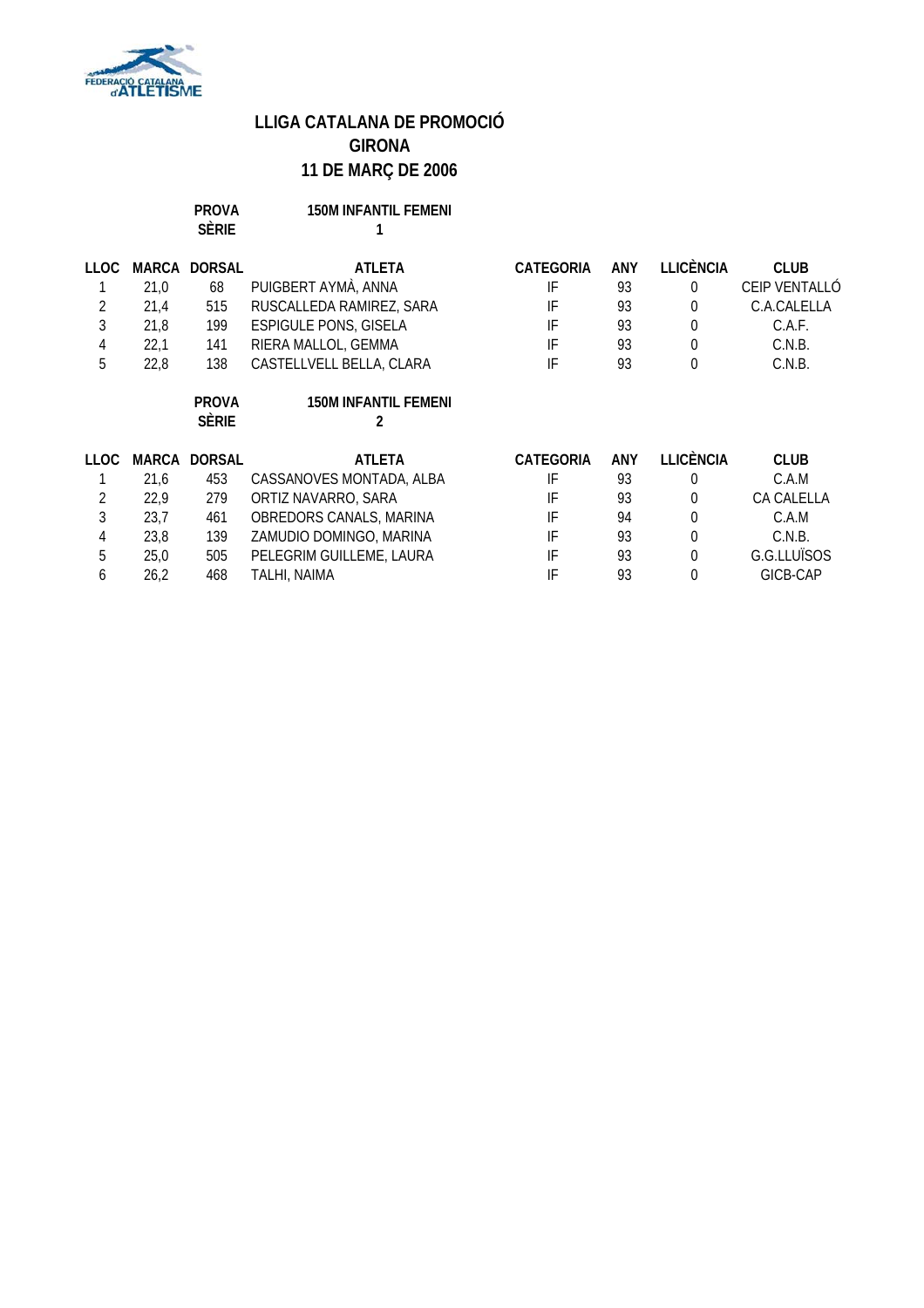

| PROVA        | <b>300M CADET MASCULÍ</b> |
|--------------|---------------------------|
| <b>SÈRIE</b> |                           |

| <b>LLOC</b> | MARCA | <b>DORSAL</b> | <b>ATLETA</b>                | <b>CATEGORIA</b> | ANY        | LLICÈNCIA        | <b>CLUB</b>     |
|-------------|-------|---------------|------------------------------|------------------|------------|------------------|-----------------|
|             | 40,5  | 465           | CARMONA, ALEX                | <b>CM</b>        | 91         | $\Omega$         | A.A.PALAMOS     |
| 2           | 42,9  | 521           | SOLIVA DUESO, PAU            | <b>CM</b>        | 92         | 0                | C.A.M           |
| 3           | 43    | 63            | MONTERO HERNÁNDEZ, CHRISTIAN | <b>CM</b>        | 91         | $\theta$         | GICB-CAP        |
| 4           | 45,4  | 274           | COMA SERRA, DANI             | <b>CM</b>        | 92         | $\mathbf 0$      | <b>UD CASSA</b> |
| 5           | 47,4  | 466           | <b>BIOSCA, ADRIA</b>         | <b>CM</b>        | 92         | $\boldsymbol{0}$ | A.A.PALAMOS     |
| 6           | 52,0  | 64            | MAZA VILARDELL, MARC         | <b>CM</b>        | 91         | $\mathbf 0$      | GICB-CAP        |
|             |       | <b>PROVA</b>  | 300M CADET MASCULÍ           |                  |            |                  |                 |
|             |       | <b>SÈRIE</b>  |                              |                  |            |                  |                 |
| LLOC.       | MARCA | <b>DORSAL</b> | <b>ATLETA</b>                | <b>CATEGORIA</b> | <b>ANY</b> | <b>LLICÈNCIA</b> | <b>CLUB</b>     |
|             | 44,9  | 146           | CONGOST SABATER, PAU         | <b>CM</b>        | 91         | 15263            | C.N.B.          |
| 2           | 45,3  | 299           | SANTMIQUEL SEFON, GUILLEM    | <b>CM</b>        | 91         | $\theta$         | C.A.M           |
| 3           | 50,8  | 144           | BRUGUER BOSCH, ARNAU         | <b>CM</b>        | 91         | 15262            | C.N.B.          |
| 4           | 51,4  | 470           | <b>BOSETAUI, MOHAMED</b>     | <b>CM</b>        | 92         | $\theta$         | GICB-CAP        |
| 5           | 56,1  | 511           | PEREZ TITO, RUBEN            | <b>CM</b>        | 91         | $\theta$         | G.G.LLUÏSOS     |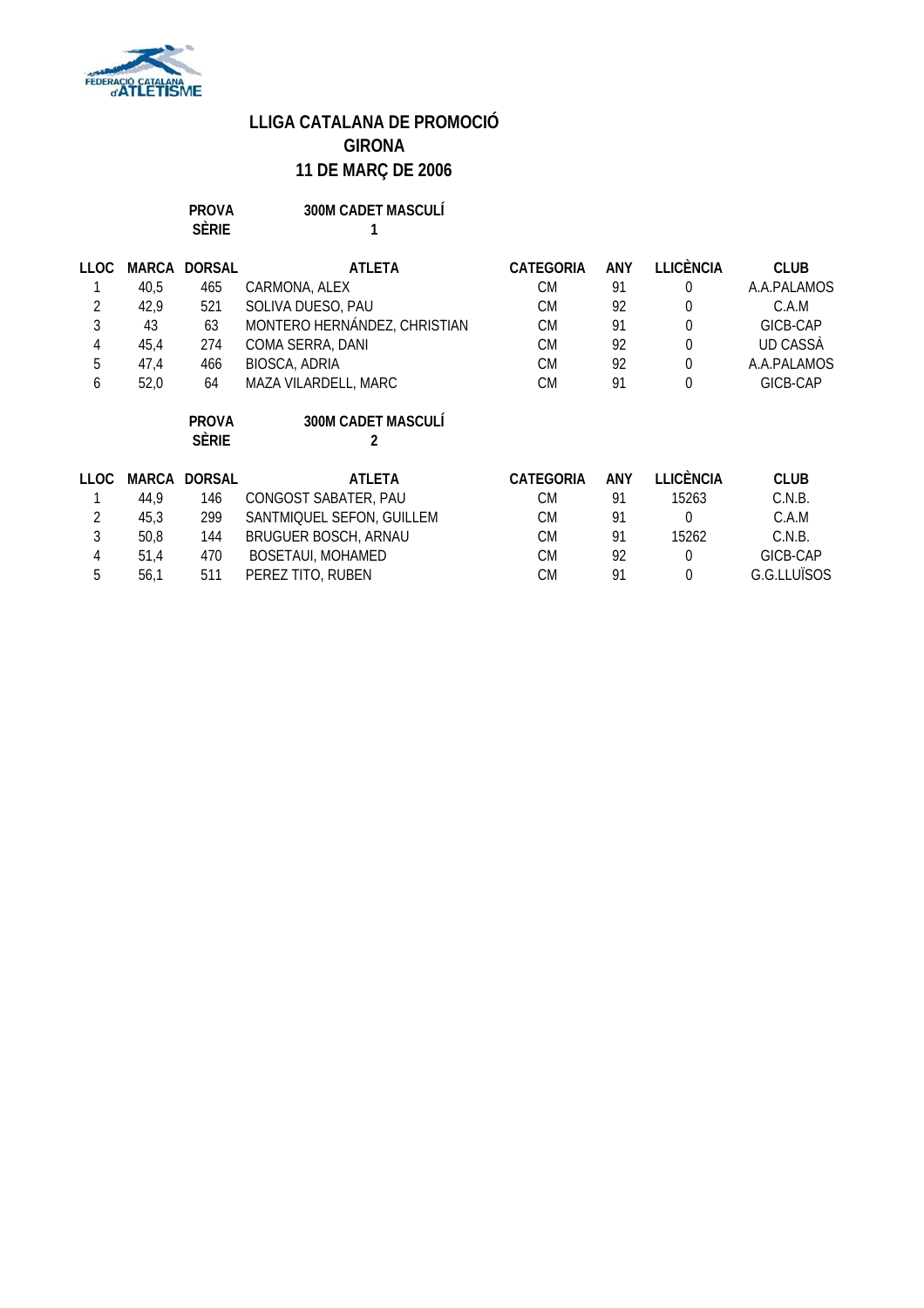

**PROVA 300M CADET FEMENÍ**

**SÈRIE 1**

| <b>LLOC</b> |      | <b>MARCA DORSAL</b> | <b>ATI FTA</b>             | <b>CATEGORIA</b> | <b>ANY</b> | LLICENCIA | <b>CLUB</b> |
|-------------|------|---------------------|----------------------------|------------------|------------|-----------|-------------|
|             | 49,3 | 504                 | MORENO JIMENEZ, ROCIO      | СF               | 92         |           | G.G.LLUÏSOS |
|             | 49,6 | 84                  | PADROSA CROS, RAQUEL       | СF               | 92         | 288       | C.N.O.      |
|             | 50,1 | 513                 | CASTRO MUÑOZ, ESTER        | СF               | <b>Q1</b>  |           | G.G.LLUÏSOS |
| 4           | 50,5 | 506                 | URBANO NAVARRO, SELENA     | СF               | 92         |           | G.G.LLUÏSOS |
| 5           | 50,9 | 277                 | SANTOS MOLAS, MONICA       | СF               | 92         |           | CA CALELLA  |
| 6           | 52,4 | 209                 | MITJAVILA GUTIÉRREZ, NÚRIA | СF               | 92         |           | U.D.CASSÀ   |
|             | 56,1 | 464                 | TIMPA, SANDA VALERIA       | СF               | 91         |           | GICB-CAP    |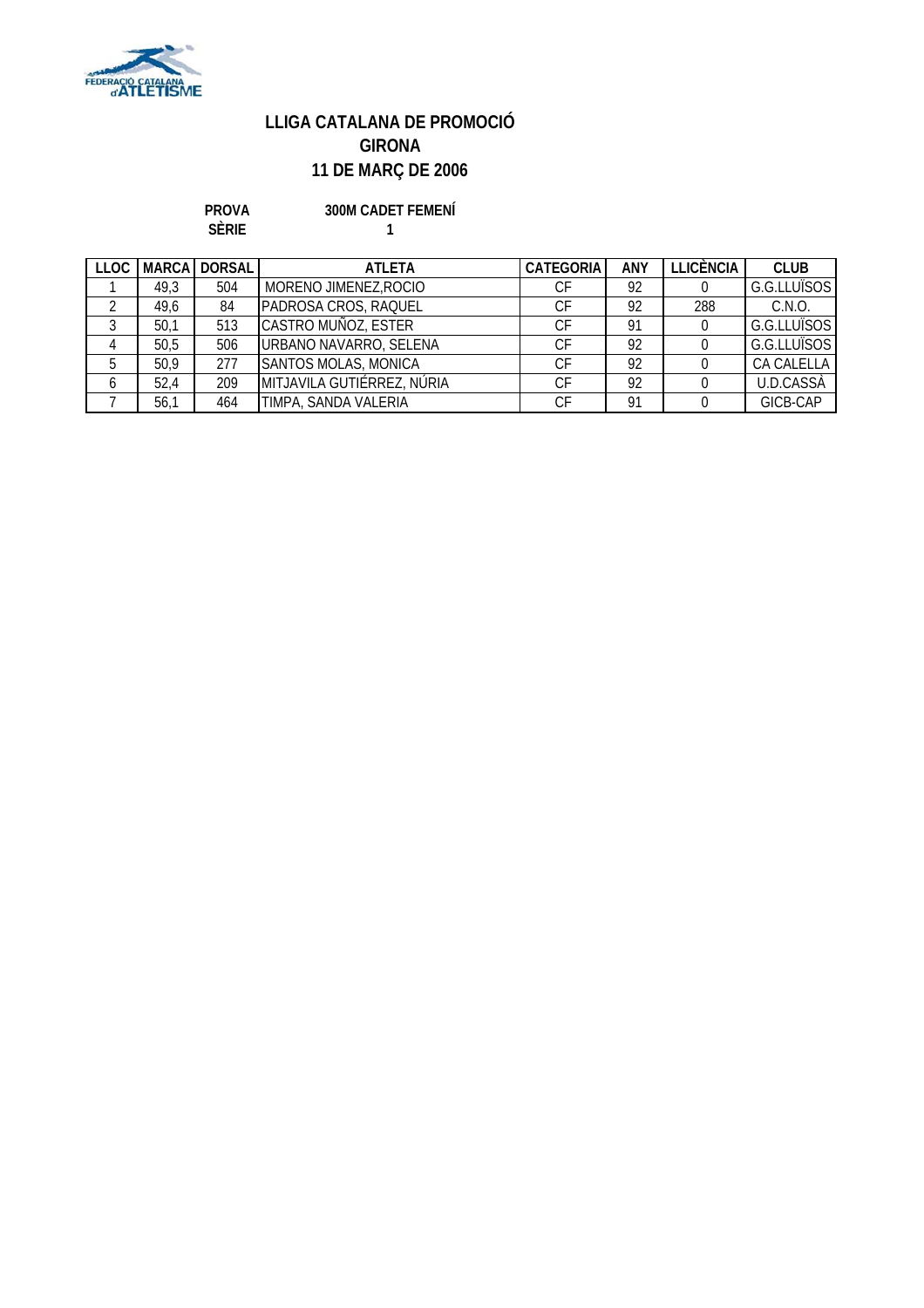

### **PROVA 1500M OBSTACLES CAD MASC**

| LLOC. |        | MARCA DORSAL | ATI FTA                      | CATEGORIA | <b>ANY</b> | <b>TTICÈNCIA</b> | <b>CLUB</b> |
|-------|--------|--------------|------------------------------|-----------|------------|------------------|-------------|
|       | 5:19.0 | 299          | SANTMIQUEL SEFON, GUILLEM    | СM        | -91        |                  | C.A.M       |
|       | 5:23.0 | 297          | GIMOS ALBACH, GERARD         | CM.       | 91         |                  | C.A.M       |
|       | 5:24.6 | 146          | CONGOST SABATER, PAU         | CM.       | 91         | 15263            | C.N.B.      |
|       | 5:25.1 | 63           | MONTERO HERNÁNDEZ, CHRISTIAN | CM.       | 91         |                  | GICB-CAP    |
| Б.    | 5:31.9 | 409          | SANTJOAN CEGARRA, ALBERT     | СM        | 91         |                  | C.A.M       |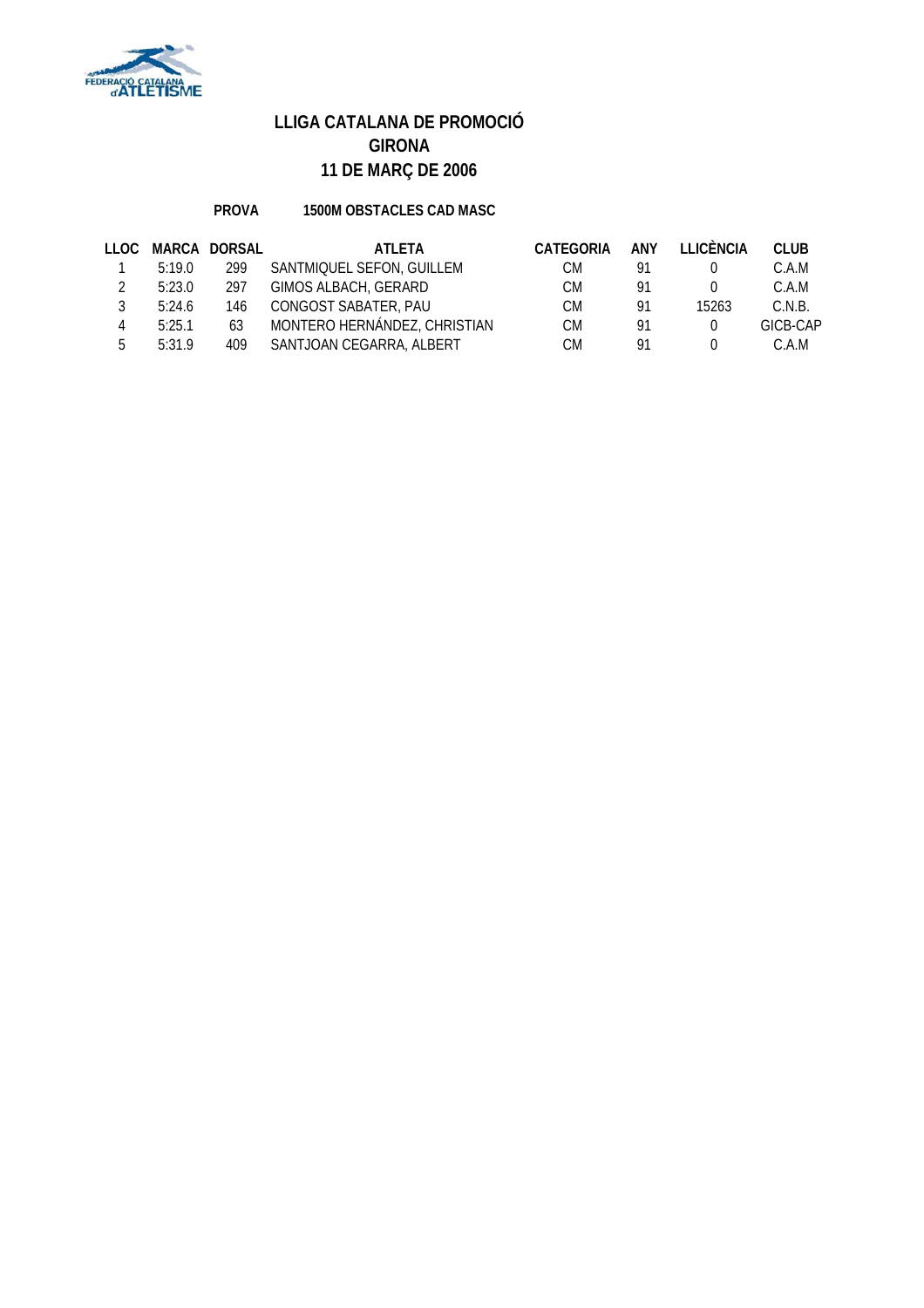

### **PROVA 1000M OBSTACLES INF MASC**

| LLOC |        | MARCA DORSAL | ATLETA                        | CATEGORIA | <b>ANY</b> | <b>TEICÈNCIA</b> | CLUB.        |
|------|--------|--------------|-------------------------------|-----------|------------|------------------|--------------|
|      | 3:26.5 | 13           | ANIOL PUJOLRAS                | IM        | 94         | 31/1588          | DR CARULLA   |
|      | 3:33.9 | 58           | MOLINER FABREGAS, MARCEL      | IM        | 93         |                  | C.A.F.       |
|      | 3:48.4 | 46           | GARCIA-CAMPERO I PONS, ALBERT | IM        | 94         |                  | <b>GEIFG</b> |
|      | 3:48.5 | 419          | AGUILAR MARTINEZ, ADRIA       | IМ        | 93         |                  | C.A.M        |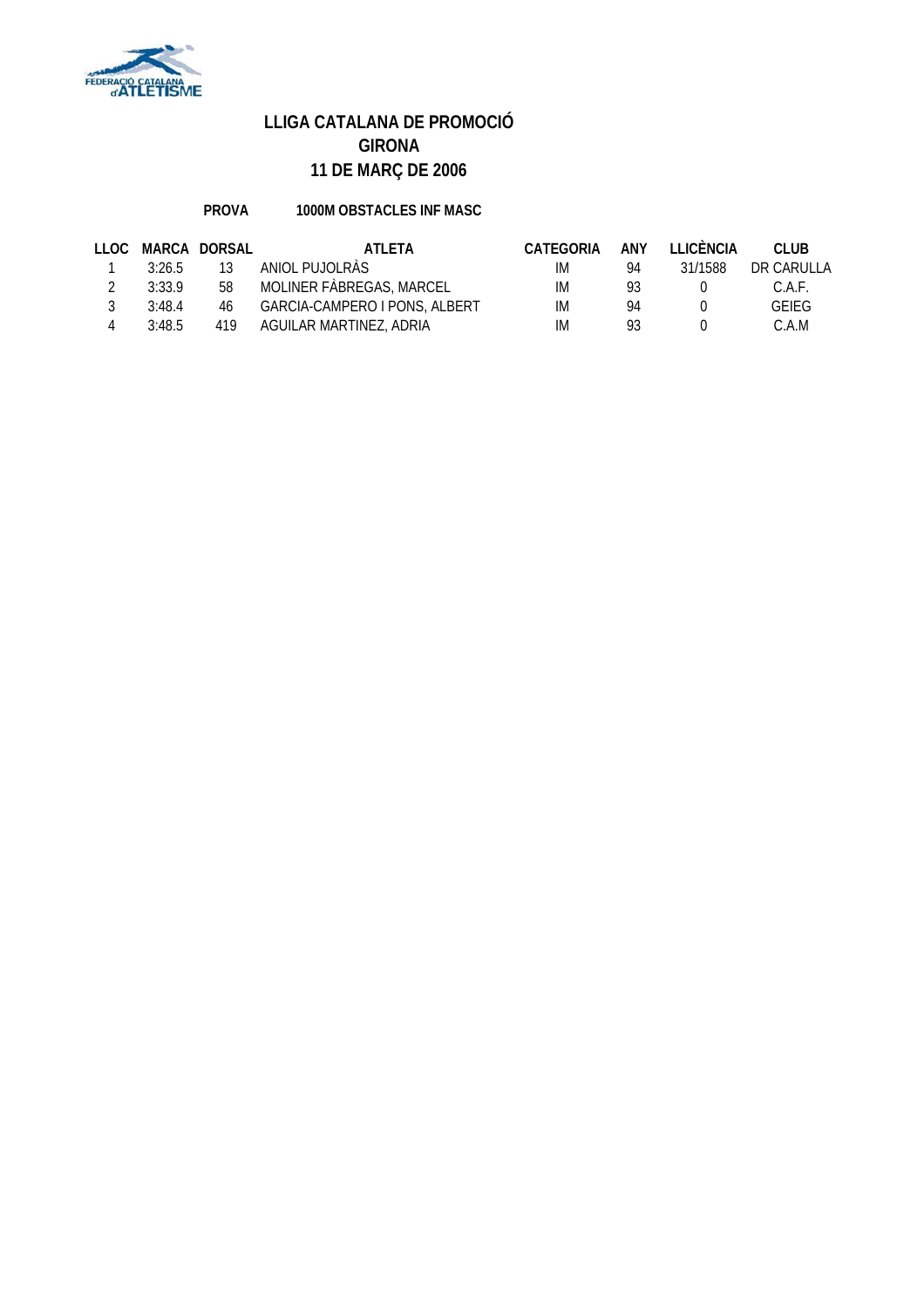

### **PROVA 2000M ALEVÍ MASCULÍ**

| LLOC          | <b>MARCA</b> | <b>DORSAL</b> | <b>ATLETA</b>                 | <b>CATEGORIA</b> | <b>ANY</b> | <b>LLICÈNCIA</b> | <b>CLUB</b>     |
|---------------|--------------|---------------|-------------------------------|------------------|------------|------------------|-----------------|
|               | 7:27.5       | 93            | DOMENECH GUIX, ALEIX          | AM               | 95         | 2016             | C.N.O.          |
| $\mathcal{P}$ | 7:59.9       | 290           | AZAR, MOHAMED                 | AM               | 95         | 0                | <b>GICB-CAP</b> |
| 3             | 8:01.0       | 500           | PUIG FACUNDO, GERARD          | AM               | 95         | 0                | G.LLUÏSOS       |
| 4             | 8:09.8       | 292           | CHOUDNA, TOUFIK               | AM               | 95         | 0                | <b>GICB-CAP</b> |
| 5             | 8:13.0       | 499           | REY RUIZ, CARLOS              | AM               | 95         | $\Omega$         | G.LLUÏSOS       |
| 6             | 8:27.2       | 462           | <b>BORRELL FIGUERES, ERIC</b> | AM               | 96         | 0                | 0               |
|               | 8:34.8       | 501           | CANAL ESTEVA, MIQUEL          | AM               | 96         | 0                | G.LLUÏSOS       |
| 8             | 8:41.6       | 514           | MUNOZ HERNANDEZ, SERGIO       | BM               | 97         | 0                | G.LLUÏSOS       |
| 9             | 8:43.7       | 205           | <b>BUSQUETS RINCON, MARC</b>  | AM               | 96         | $\Omega$         | I.D.CASSÀ       |
| 10            | 9:28.5       | 502           | CORREA CAIGON, AUDAL          | AM               | 95         | $\Omega$         | G.LLUÏSOS       |
| 11            | 9:37.0       | 107           | MASSA PIRES, NARCÍS           | AM               | 95         | $\Omega$         | <b>GICB-CAP</b> |
| 12            | 11:19.8      | 516           | MUÑOZ LOPEZ, ALEJANDRO        | ВM               | 97         |                  | G.LLUÏSOS       |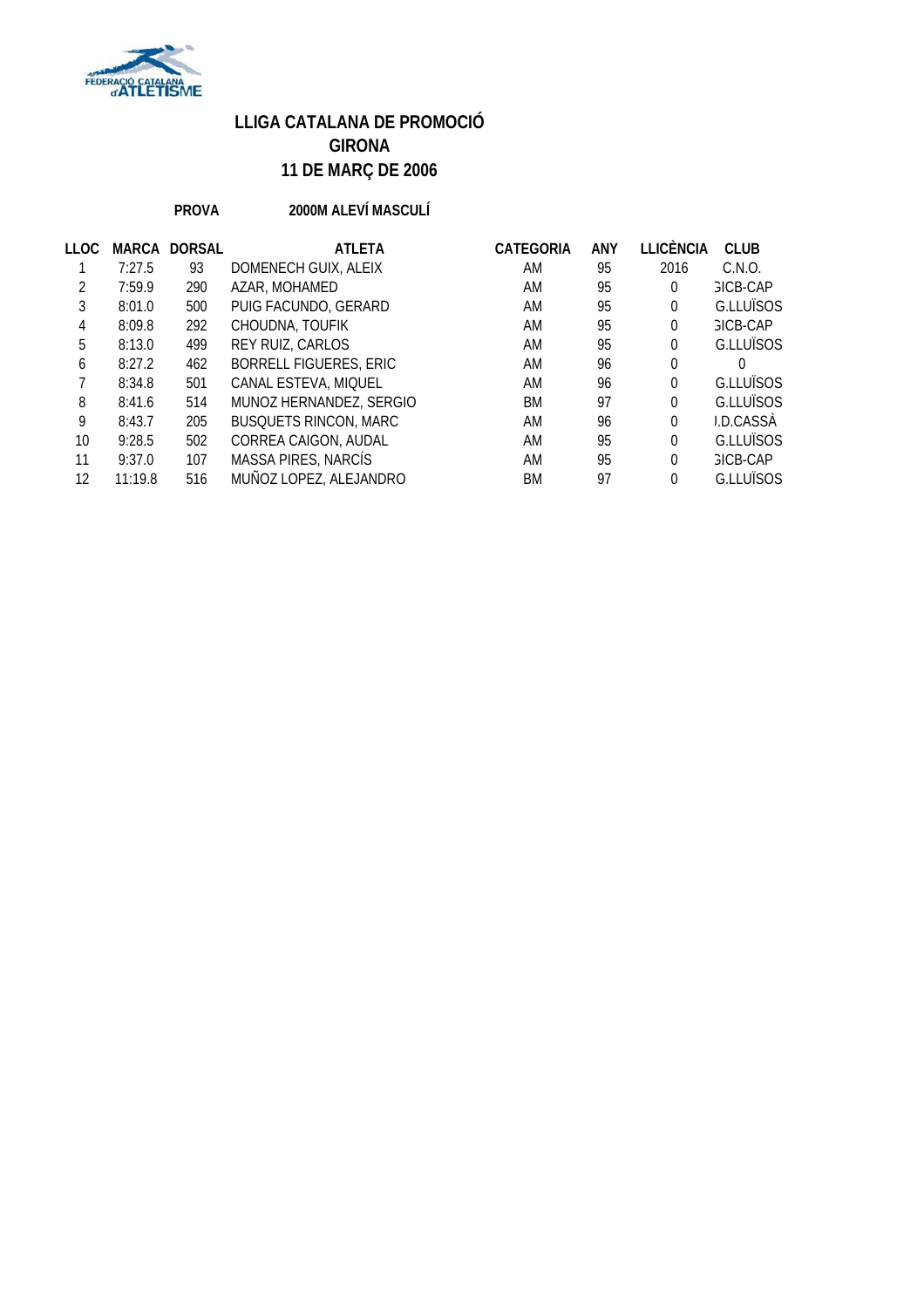

### **PROVA 2000M ALEVÍ FEMENÍ**

| LLOC. | MARCA DORSAL |     | ATI FTA                    | CATEGORIA | ANY | ILICÈNCIA CLUB |              |
|-------|--------------|-----|----------------------------|-----------|-----|----------------|--------------|
|       | 8:09.2       | 98  | HERNANDEZ ARTEAGA, LAURA   | AF        | 95  | 2535           | C.N.O.       |
|       | 9:20.9       |     | 65 AYUSTE POQUET, PATRICIA | AF        | 96  |                | P VENTALI Ó  |
|       | 9:57.5       | 210 | GIRONA ALARCÓN, MARTA      | AF        | 95  |                | <b>GEIFG</b> |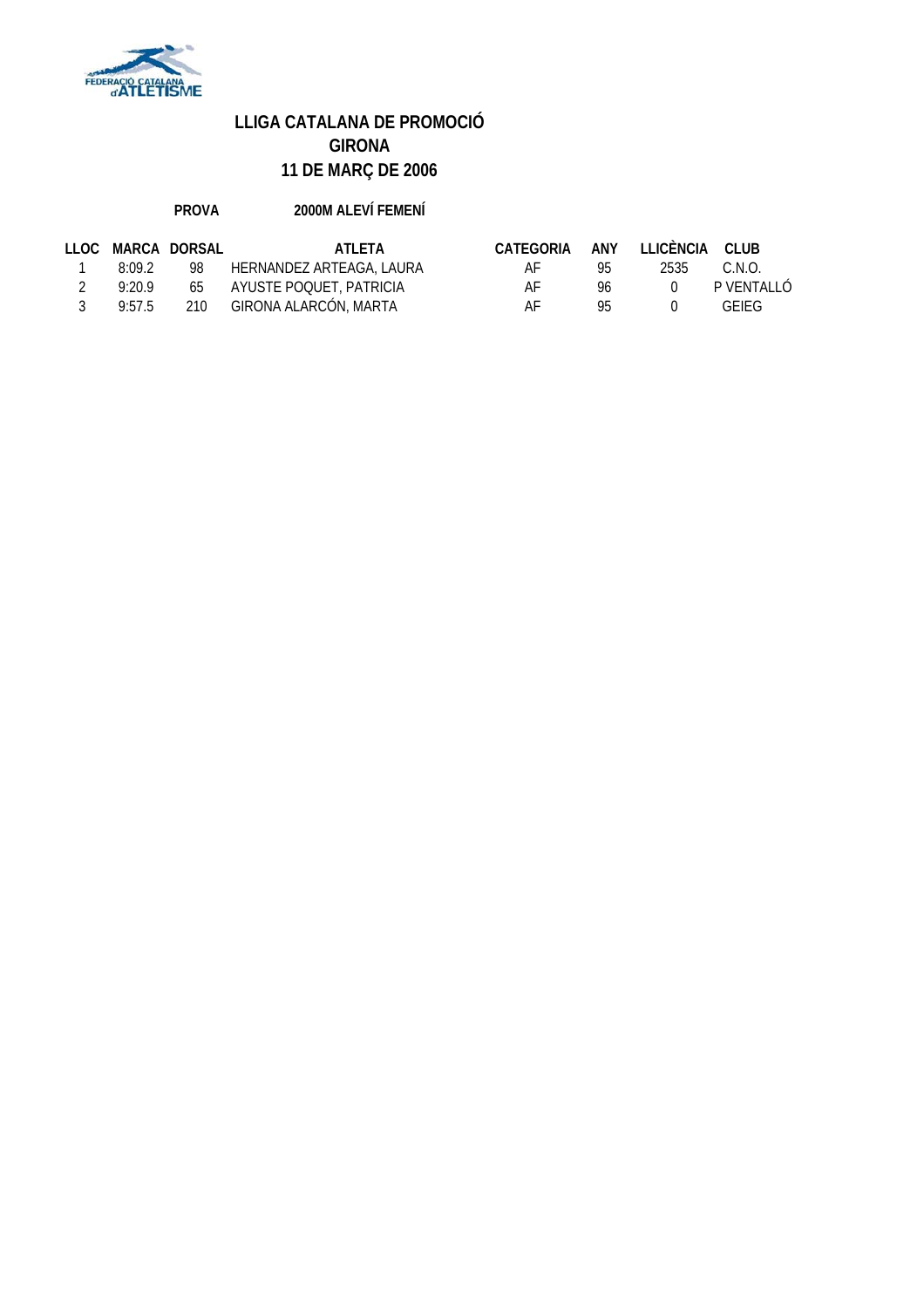

### **PROVA 3000M MARXA INF MASC**

| LLOC. |         | MARCA DORSAL | ATI FTA                    | <b>CATEGORIA</b> | ANY | <b>I LICÈNCIA</b> | CLUB.           |
|-------|---------|--------------|----------------------------|------------------|-----|-------------------|-----------------|
|       | 17:14.3 | 518          | GALIN PONS, ADRIÀ          | IM               | 93  |                   | C.A.SANT CELONI |
|       | 19:26.3 | 517          | CASTAÑEDA RODA, ADRIÀ      | IM               | 94  |                   | C.A.SANT CELONI |
|       | 21:49.3 | 484          | <b>GARCIA VIVO, VICTOR</b> | IM               | 94  |                   | G.G.ITUÏSOS     |
|       | 22:05.1 | 483          | CORREA RAIGÓN, MARC        | IM               | 94  |                   | G.G.LLUÏSOS     |
|       | 22.196  | 476          | MONAGO JIMENEZ, POL        | IM               | 94  |                   | G.G.LLUÏSOS     |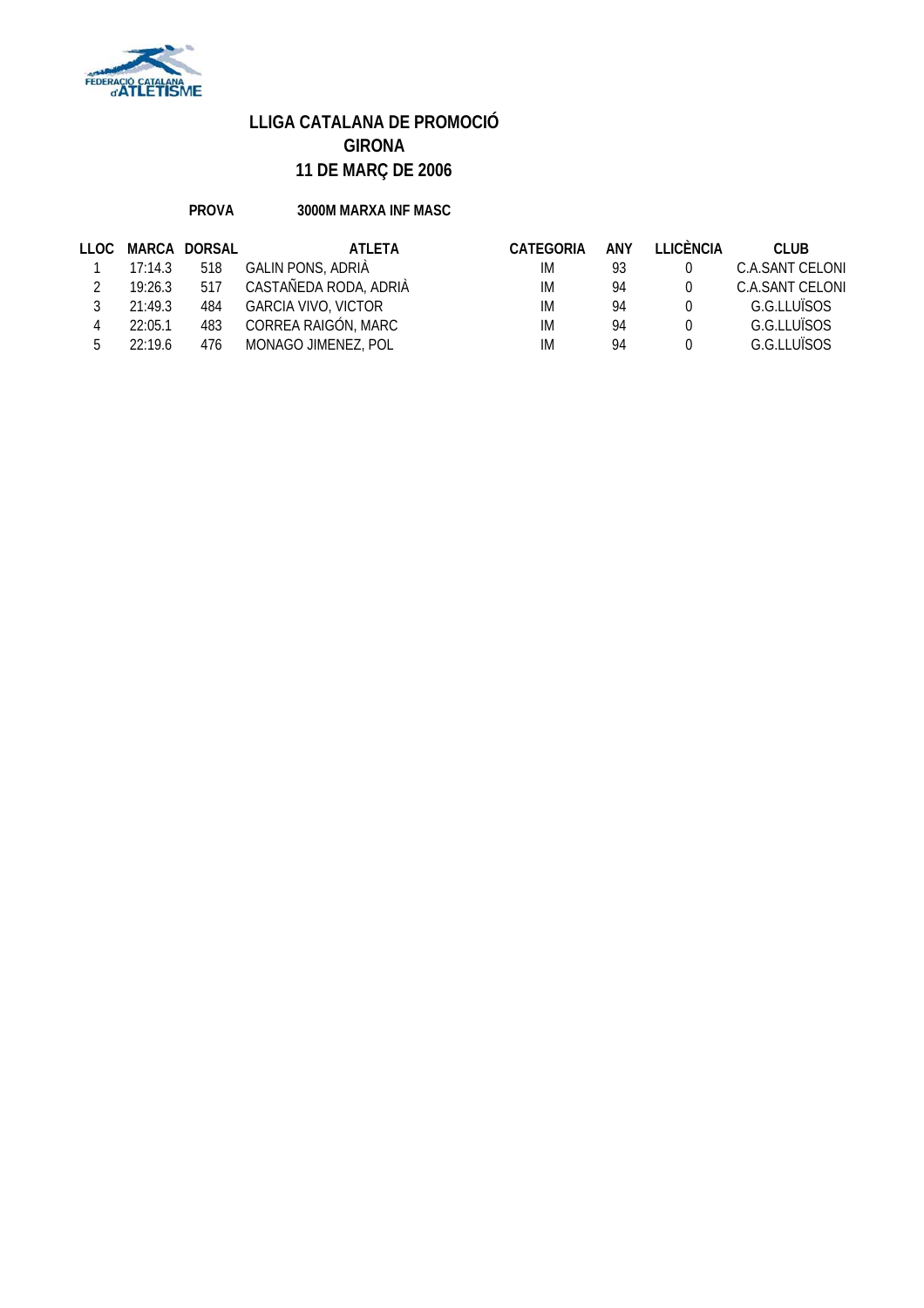

**PROVA 5000M MARXA CADET MASCULÍ**

|  | LLOC MARCA DORSAL | ATLETA                               | CATEGORIA ANY LLICÈNCIA |  | CLUB            |
|--|-------------------|--------------------------------------|-------------------------|--|-----------------|
|  |                   | 37:33.2 519 TALLEDA RODRIGUEZ, ALEIX | СM                      |  | C.A.SANT CELONI |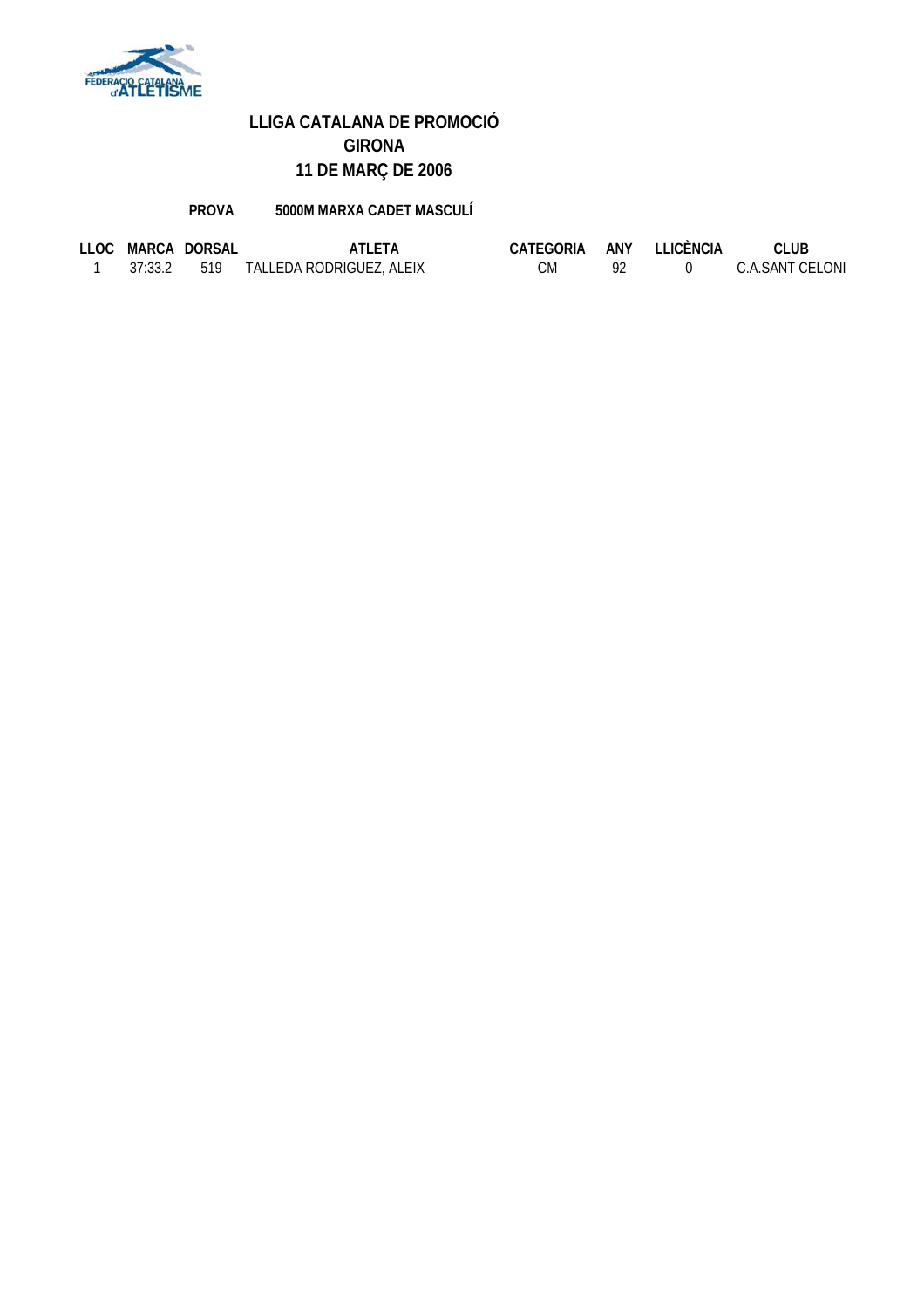

### **PROVA 3000M INF I CAD FEMENÍ**

| LLOC.        | MARCA   | <b>DORSAL</b> | <b>ATLETA</b>                 | <b>CATEGORIA</b> | ANY | <b>LLICÈNCIA</b> | <b>CLUB</b>    |
|--------------|---------|---------------|-------------------------------|------------------|-----|------------------|----------------|
|              | 11:44.5 | 508           | BRAU VILLARÓ, MIREIA          | СF               | 91  |                  | C.A.M          |
|              | 11:56.6 | 8             | ANNA QUÍLEZ                   | IF               | 94  | 31/1568          | <b>VEDRUNA</b> |
|              | 12:13.3 | 507           | VALENCIA RODRIGUEZ, NOELIA    | СF               | 92  | $\Omega$         | G.G.LLUÏSOS    |
| 4            | 12:44.0 | 503           | TORREJA GARCIA, ALBA          | IF               | 93  | $\Omega$         | G.G.LLUÏSOS    |
| 5            | 13:07.6 | 454           | VILAFRBACA CARTAGENA, ARIADNA | IF               | 93  | $\Omega$         | C.A.M          |
| <sub>b</sub> | 13:43.3 | 520           | CASARAMONA FARRE, CARLA       | СF               | 91  | 0                | C.A.M          |
|              | 14:08.1 | 505           | PELEGRIM GUILLEME, LAURA      | IF               | 93  | 0                | G.G.ITUÏSOS    |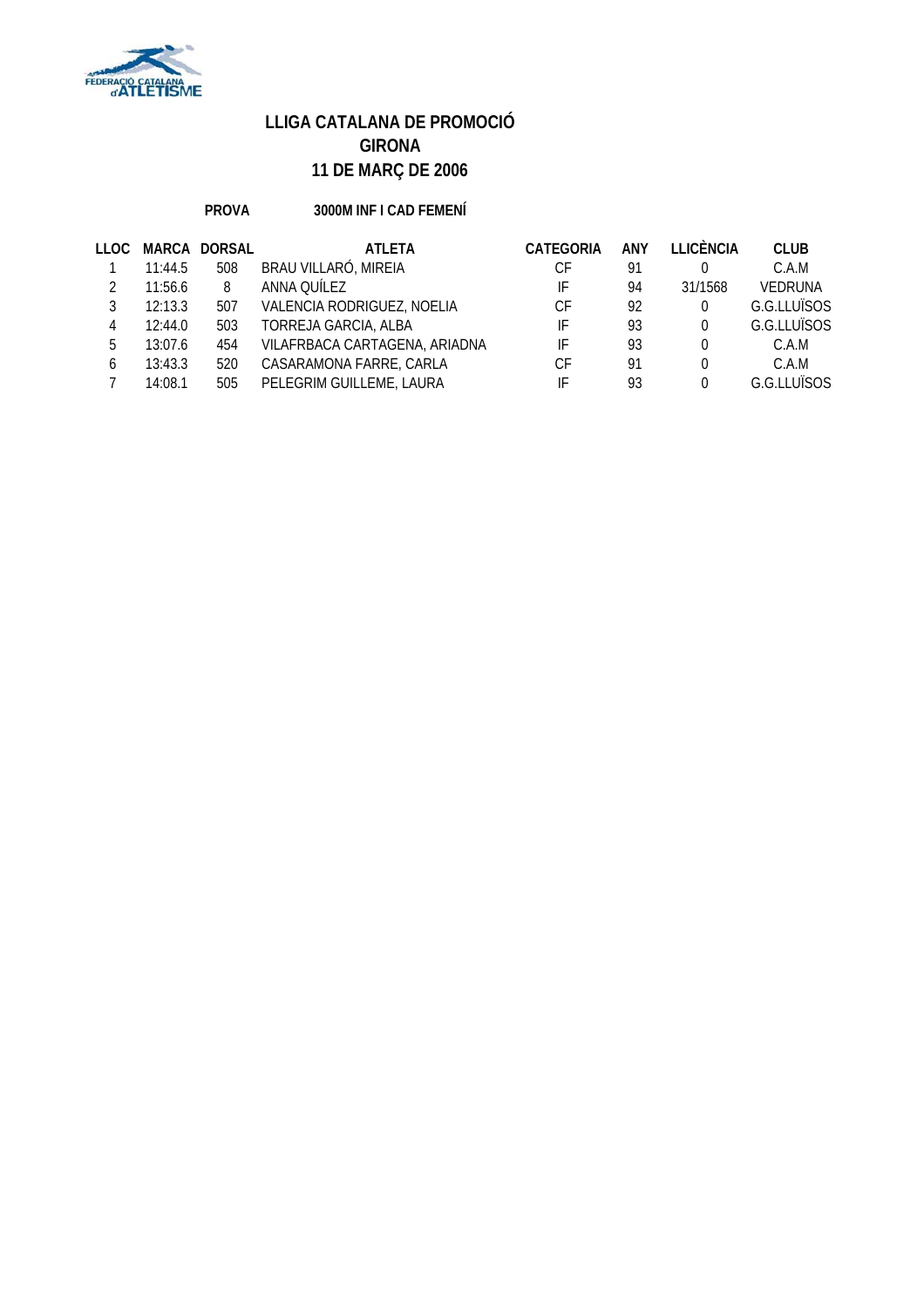

**PROVA TRIPLE INFANTIL MASCULÍ**

| LLOC | <b>MARCA</b> | <b>DORSAL</b> | <b>ATLETA</b>              | CAT.      | <b>ANY</b> | <b>LLICÈNCIA</b> | <b>CLUB</b>  | 1    | $\overline{2}$ | 3    | 4    |
|------|--------------|---------------|----------------------------|-----------|------------|------------------|--------------|------|----------------|------|------|
|      | 9,91         | 37            | FONTANÉ I MASÓ, JOAQUIM    | IM        | 93         | 0                | <b>GEIEG</b> | 9,81 | 9,55           | 9,91 | 9,82 |
| 2    | 9,54         | 411           | VALERO CANO, MARC          | IM        | 93         | 0                | C.A.M        | X    | 9,54           | X    | X    |
| 3    | 9,08         | 463           | <b>BOU GARCIA, SERGI</b>   | <b>IM</b> | 93         | 0                | $\Omega$     | 8,68 | X              | 9,08 | 9,04 |
| 4    | 9,05         | 296           | ACIN SALA, GERARD          | IM        | 93         | 0                | U.B          | 8,45 | 8.74           | 9,05 | 8,91 |
| 5    | 8,54         | 114           | MIELGO VALDEPEÑAS, ALEX    | IM        | 93         | 0                | GICB-CAP     | 8,54 | 8,24           | 8,12 | X    |
| 6    | 8.48         | 498           | <b>BAKER IGUAZ, RICARD</b> | <b>IM</b> | 94         | 0                | G.G.LLUÏSOS  | 8,22 | X              | 8,02 | 8,48 |
|      | 7,88         | 484           | <b>GARCIA VIVO, VICTOR</b> | IM        | 94         | 0                | G.G.LLUÏSOS  | 7,36 | 6,87           | 7,88 | 7,02 |
| 8    | 7.75         | 452           | MALDONADAO GOMEZ, MARC     | IM        | 94         | 0                | C.A.M        | X    | 7.75           | 7.74 | 7,73 |
| 9    | 7,64         | 476           | MONAGO JIMENEZ, POL        | IM        | 94         | 0                | G.G.LLUÏSOS  | 7,33 | 7,41           | 7,64 | 7,32 |
| 10   | 7,51         | 509           | CARRERAS MASLLORENS, SALVI | IM        | 94         | 0                | U.D.CASSA    | 6.88 | X              | 6,51 | 7.13 |
| 11   | 7,21         | 111           | <b>GARCIA SALA, NIL</b>    | IM        | 94         | 0                | GICB-CAP     | X    | X              | 6,35 | 7.21 |
| 12   | 7,13         | 206           | RINCÓN LACALLE, XAVIER     | IM        | 94         | 0                | U.D.CASSÀ    | 6,88 | X              | 6,51 | 7,13 |
| 13   | 6,52         | 480           | ALIBERES GOMEZ, JORDI      | IM        | 93         | 0                | G.G.LLUÏSOS  | X    | 6,28           | 6,52 | 6,39 |
| 14   | 6,47         | 483           | CORREA RAIGÓN, MARC        | IM        | 94         | 0                | G.G.LLUÏSOS  | X    | X              | X    | 6,47 |
| 15   | 6,37         | 108           | SAMURA, ALI                | IM        | 94         | 0                | GICB-CAP     | X    | 6,37           | X    | X    |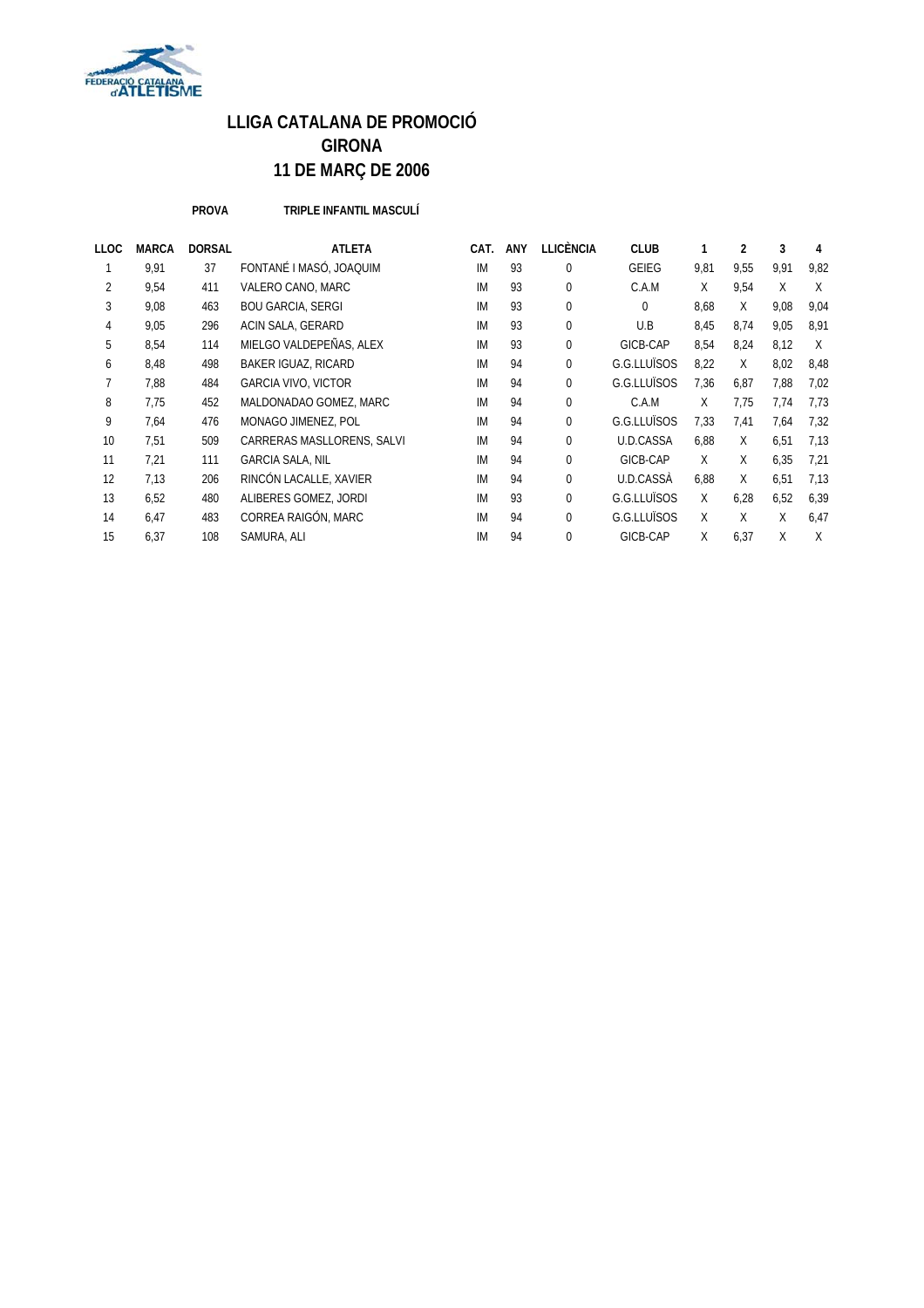

#### **PROVA TRIPLE INFANTILFEMENÍ**

| <b>LLOC</b>  | <b>MARCA</b> | <b>DORSAL</b> | <b>ATLETA</b>                   | CAT. | <b>ANY</b> | <b>LLICÈNCIA</b> | <b>CLUB</b>  |      |      | 3    | 4    |
|--------------|--------------|---------------|---------------------------------|------|------------|------------------|--------------|------|------|------|------|
|              | 9.54         | 515           | RUSCALLEDA RAMIREZ, SARA        | IF   | 93         | $\Omega$         | C.A.CALELLA  | 9.54 | 9.47 | 9.24 | 9.13 |
| <sup>1</sup> | 9.21         | 453           | CASSANOVES MONTADA, ALBA        | IF   | 93         | $\Omega$         | C.A.M        | 9.21 | 8.96 | 8.82 | 8,7  |
| 3            | 9.17         | 45            | <b>SERRA SERRA, NURIA</b>       | IF   | 94         | $\Omega$         | <b>GEIEG</b> | 8.73 | 9,17 | 8.78 | 8,94 |
|              | 9.06         | 460           | CLEMENTE MARTÍ, LAURA           | IF   | 94         | $\Omega$         | C.A.M        | 8.74 | 8.74 | 8.74 | 9.06 |
| 5.           | 8.67         | 139           | ZAMUDIO DOMINGO, MARINA         | IF   | 93         | $\Omega$         | C.N.B.       | 7.47 | 8.28 | 7.96 | 7,98 |
| 6            | 8.28         | 505           | PELEGRIM GUILLEME, LAURA        | IF   | 93         | $\Omega$         | G.G.LLUÏSOS  |      | 6,52 | 6.54 | 6,5  |
|              | 8.17         | 138           | CASTELLVELL BELLA, CLARA        | IF   | 93         | $\Omega$         | C.N.B.       | 8.17 | X    | X    | X    |
| 8            | 8.06         | 279           | ORTIZ NAVARRO, SARA             | IF   | 93         | $\Omega$         | CA CALELLA   | 7.70 | 7.85 | 8.06 | 7,81 |
| 9            | 7.89         | 56            | HUERCIO PUENTES, Mª DEL MAR     | IF   | 93         | $\Omega$         | C.A.F.       | 7.50 | 7.89 | 7.64 | 7.85 |
| 10           | 7.85         | 503           | TORREJA GARCIA, ALBA            | IF   | 93         | $\Omega$         | G.G.LLUÏSOS  |      | 7,85 | 7.40 | 7,41 |
| 11           | 6.54         | 505           | <b>PELEGRIM GUILLEME, LAURA</b> | IF   | 93         | $\Omega$         | G.G.LLUÏSOS  |      | 6,52 | 6.54 | 6,5  |
| 12           | 6.30         | 43            | QUERALT MELCIÓ, JÚLIA           | IF   | 94         | $\Omega$         | <b>GEIEG</b> | 6,26 |      | 6,27 | 6,3  |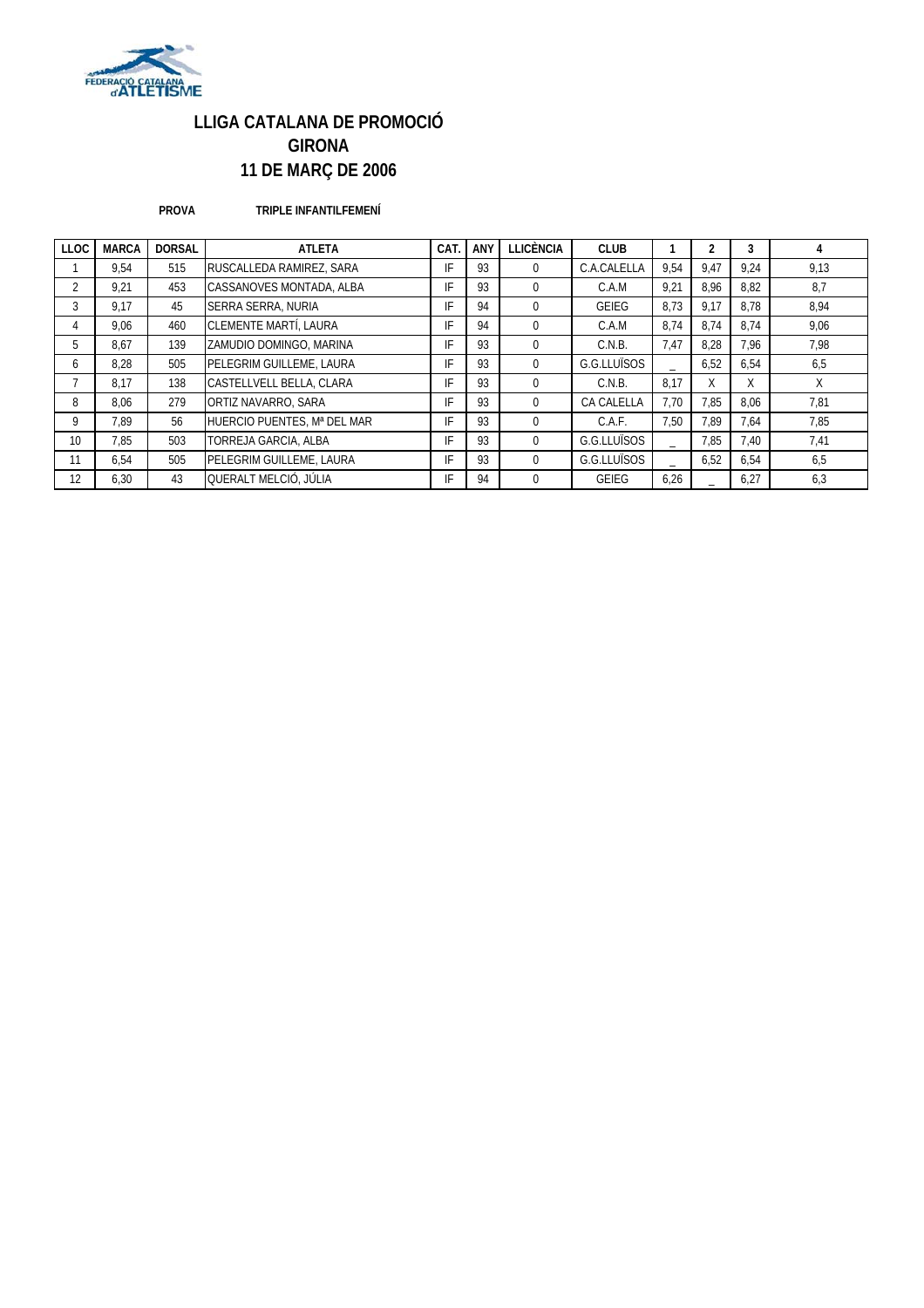

**PROVA TRIPLE CADET MASCULÍ**

| <b>LLOC</b> | <b>MARCA</b> | <b>DORSAL</b> | <b>ATLETA</b>              | CAT.      | ANY | LLICÈNCIA | <b>CLUB</b>  |       |       | 3    | 4     |
|-------------|--------------|---------------|----------------------------|-----------|-----|-----------|--------------|-------|-------|------|-------|
|             | 10.60        | 219           | NUÑEZ SEVILLANO, SERGI     | СM        | 91  |           | C.A.CALELLA  | 10,55 | 10,60 | 9,74 | 10.51 |
|             |              |               |                            |           |     |           | <b>VENTS</b> | 0.7   | 5,3   | 0,6  | 0,3   |
|             | 8,70         | 511           | PEREZ TITO, RUBEN          | СM        | 91  | 0         | G.G.LLUÏSOS  | 8,19  | Χ     | 7,63 | 8,70  |
|             |              |               |                            |           |     |           | <b>VENTS</b> | 2.4   | 2.0   | 3.7  | 2,0   |
| 3           | 8.50         | 473           | AYUSO GARCIA, DANI         | CM.       | 92  | 0         | C.A.CALELLA  | X     | 8.50  | X    | 8,26  |
|             |              |               |                            |           |     |           | <b>VENTS</b> | 2,5   | 2     | 1.8  | 5,4   |
| 4           | 8,19         | 472           | DOMINGUEZ FERNANDEZ, DAVID | <b>CM</b> | 92  |           | C.A.CALELLA  | Χ     | 8,16  | 8,19 | 7.84  |
|             |              |               |                            |           |     |           | <b>VENTS</b> | 2.3   | 4.9   | 0.5  | 6,4   |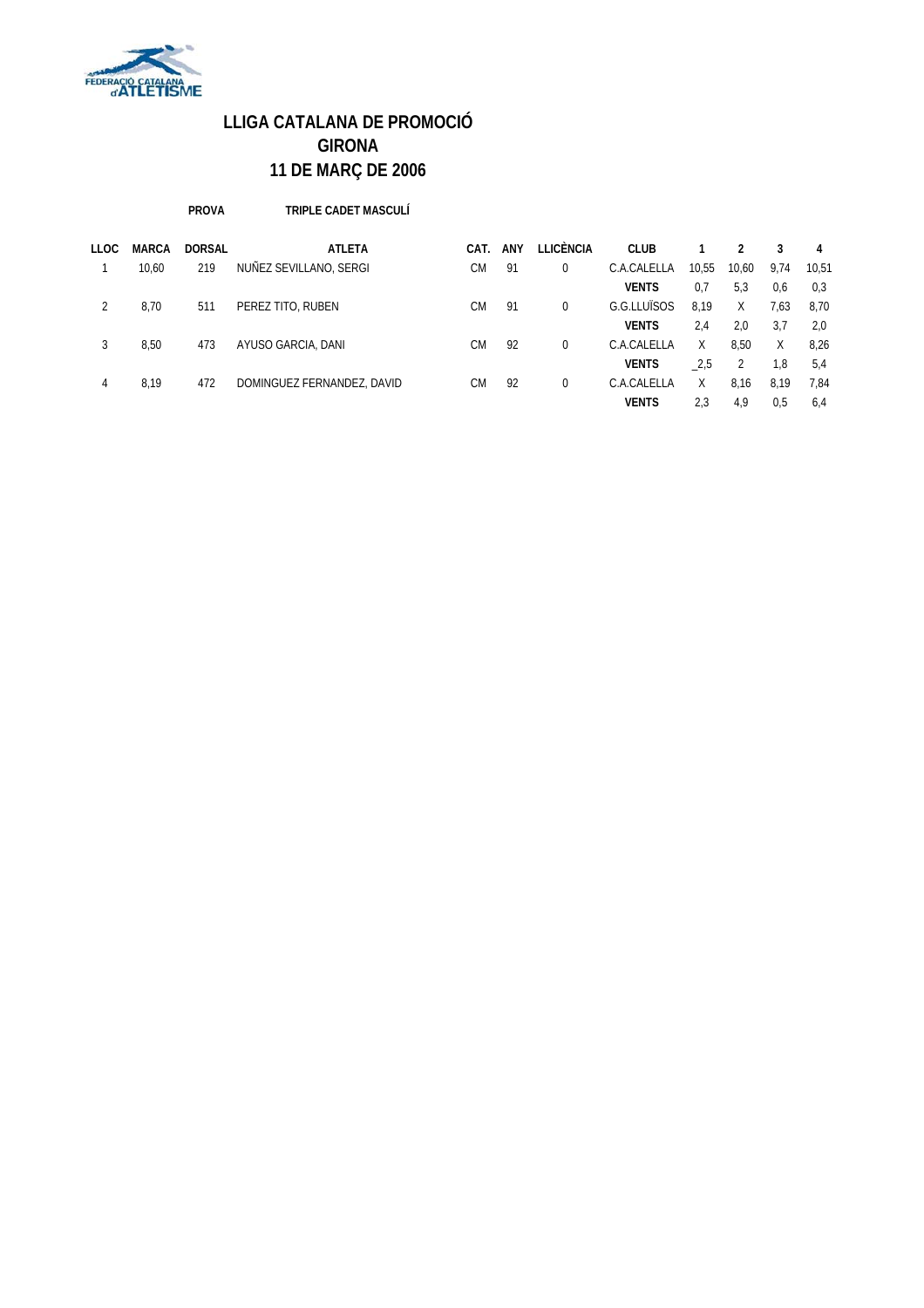

**PROVA TRIPLE CADET FEMENÍ**

| LLOC | <b>MARCA</b> | <b>DORSAL</b> | <b>ATLETA</b>          | CAT.      | <b>ANY</b> | <b>LLICÈNCIA</b> | <b>CLUB</b>  | 1    | 2    | 3            | 4       |
|------|--------------|---------------|------------------------|-----------|------------|------------------|--------------|------|------|--------------|---------|
| 1    | 8,57         | 504           | MORENO JIMENEZ.ROCIO   | <b>CF</b> | 92         | 0                | G.G.LLUÏSOS  | X    | 8,57 | X            | X       |
|      | 0,8          |               |                        |           |            |                  | <b>VENTS</b> | 3,9  | 0,8  | 5            |         |
| 2    | 8,54         | 27            | GIRONA ALARCÓN, LAURA  | <b>CF</b> | 91         | 0                | <b>GEIEG</b> | 8,54 | 8,50 | 8,40         | 7,85    |
|      | 4,2          |               |                        |           |            |                  | <b>VENTS</b> | 4,2  | 1.7  | 2,6          | 0,8     |
| 3    | 8,14         | 464           | TIMPA, SANDA VALERIA   | <b>CF</b> | 91         | 0                | GICB-CAP     | X    | 7.12 | 8,14         | 8,10    |
|      | 2,6          |               |                        |           |            |                  | <b>VENTS</b> | 1,8  | 2,1  | 2,6          | 0,4     |
| 4    | 7.97         | 32            | MARTÍN ROMAN, PATRICIA | <b>CF</b> | 92         | 0                | <b>GEIEG</b> | 7.79 | 7.97 | 7,5          | 6,85    |
|      | 0,5          |               |                        |           |            |                  | <b>VENTS</b> | 4,6  | 0,5  | $\sqrt{0.3}$ | 2,2     |
| 5    | 7.96         | 125           | FERRER ROMERO, CLAUDIA | <b>CF</b> | 92         | 0                | GICB-CAP     | 7.91 | 7.49 | 7.92         | 7,96    |
|      | 3,1          |               |                        |           |            |                  | <b>VENTS</b> | 5    | 1    | 0,8          | 3.1     |
| 6    | 7.95         | 123           | SUBIRANA FRIGOLA, ANNA | <b>CF</b> | 91         | 0                | GICB-CAP     | 7.77 | 7.66 | X            | 7,95    |
|      |              |               |                        |           |            |                  | <b>VENTS</b> | 1,5  | 2,1  | 0,9          | $\_1,0$ |
|      | 6.97         | 506           | URBANO NAVARRO, SELENA | CF        | 92         | 0                | G.G.LLUÏSOS  | X    | 6.97 | 6.97         | 6,81    |
|      | 2,1          |               |                        |           |            |                  | <b>VENTS</b> | 2,4  | 2,1  | 2,1          | 2,3     |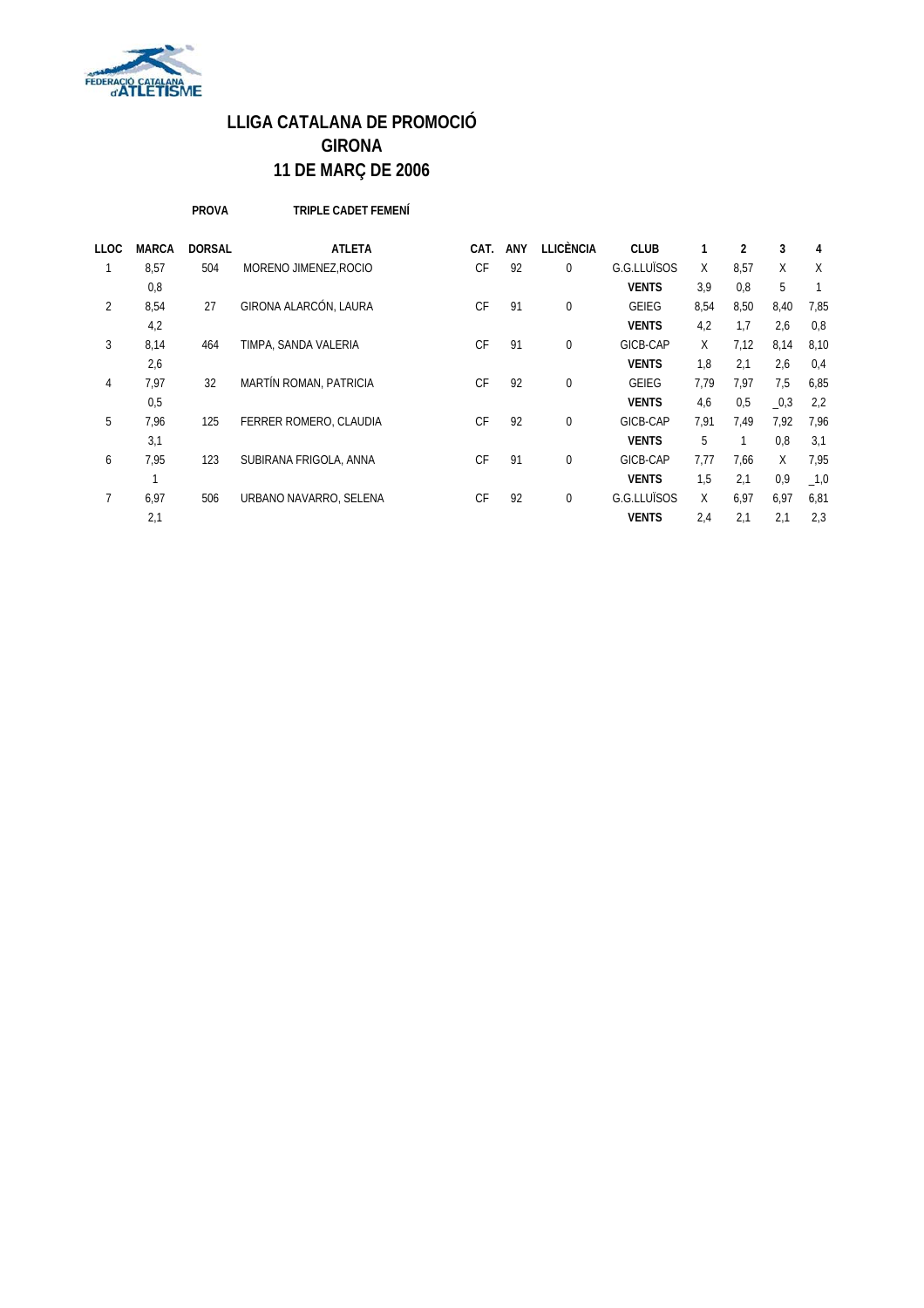

#### **PROVA PILOTA ALEVÍ MASCULÍ**

| <b>LLOC</b> | <b>MARCA</b> | <b>DORSAL</b> | <b>ATLETA</b>                 | CAT.      | ANY | <b>LLICÈNCIA</b> | <b>CLUB</b>  |       | $\overline{2}$    | 3     |
|-------------|--------------|---------------|-------------------------------|-----------|-----|------------------|--------------|-------|-------------------|-------|
|             | 27,29        | 500           | PUIG FACUNDO, GERARD          | AM        | 95  | $\Omega$         | G.G.LLUÏSOS  | 22,64 | 20,84             | 27,29 |
| 2           | 25,03        | 292           | CHOUDNA, TOUFIK               | AM        | 95  | $\Omega$         | GICB-CAP     | 25,03 | 21,46             | 22,14 |
| 3           | 24,05        | 499           | REY RUIZ, CARLOS              | AM        | 95  | $\Omega$         | G.G.LLUÏSOS  | 24,05 | 19,54             | 21,78 |
| 4           | 23,95        | 290           | AZAR, MOHAMED                 | AM        | 95  | $\Omega$         | GICB-CAP     | Χ     | 20,53             | 23,95 |
| 5           | 22,78        | 93            | DOMENECH GUIX, ALEIX          | AM        | 95  | 2016             | C.N.O.       | 20,00 | 22,14             | 22,78 |
| 6           | 21,1         | 474           | MIR JIMENEZ, CARLES           | AM        | 95  | $\Omega$         | C.A.CALELLA  | 17,79 | 20,61             | 21,10 |
| 7           | 16,83        | 207           | GINÉS GUIXERAS, ALBERT        | AM        | 95  | $\Omega$         | <b>GEIEG</b> | 15,91 | 16,83             | -     |
| 8           | 16,39        | 289           | AABOUBOU, SAID                | AM        | 96  | $\Omega$         | GICB-CAP     |       | $\qquad \qquad -$ | 16,39 |
| 9           | 14,5         | 462           | <b>BORRELL FIGUERES, ERIC</b> | AM        | 96  | $\Omega$         | $\Omega$     | 12,87 | 14,50             | 13,29 |
| 10          | 14,35        | 205           | <b>BUSQUETS RINCON, MARC</b>  | AM        | 96  | $\Omega$         | U.D.CASSA    | 12,60 | 13,43             | 14,35 |
| 11          | 13,40        | 475           | <b>BOUKARI VALDE, YAITI</b>   | <b>BM</b> | 97  | $\Omega$         | C.A.CALELLA  | 11,57 | 11,30             | 13,40 |
| 12          | 13,29        | 516           | MUÑOZ LOPEZ, ALEJANDRO        | <b>BM</b> | 97  | $\Omega$         | G.G.LLUÏSOS  | 11,45 | 13,29             | 9,42  |
| 13          | 12,68        | 502           | CORREA CAIGON, AUDAL          | AM        | 95  | $\Omega$         | G.G.LLUÏSOS  | 12,68 | 11,40             | 10,20 |
| 14          | 12,64        | 128           | XARGAY FERRER, POL            | AM        | 96  | $\Omega$         | C.N.B.       | 12,64 | 11,80             | 12,22 |
| 15          | 12,6         | 514           | MUNOZ HERNANDEZ, SERGIO       | <b>BM</b> | 97  | $\Omega$         | G.G.LLUÏSOS  | 12,60 | 11,53             | 12,05 |
| 16          | 12,13        | 469           | EL AASRAOUI, YOUSSEF          | IM        | 95  | $\Omega$         | CASSÀ        |       | 12,13             | 10,78 |
| 17          | 9,45         | 501           | CANAL ESTEVA, MIQUEL          | AM        | 96  | $\Omega$         | G.G.LLUÏSOS  |       | 9,32              | 9,45  |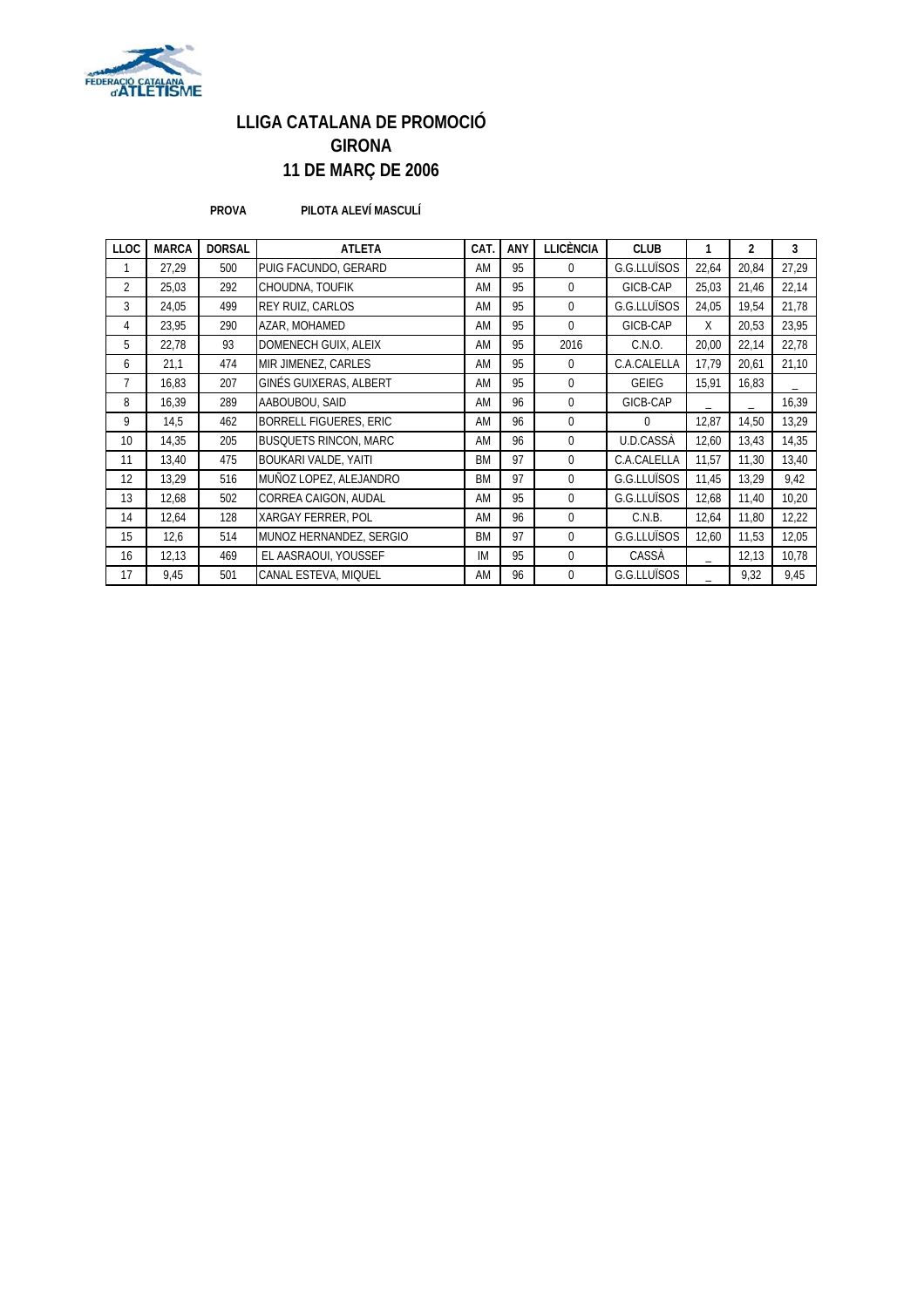

**PROVA PILOTA ALEVÍ FEMENÍ**

| <b>LLOC</b>  | <b>MARCA</b> | <b>DORSAL</b> | <b>ATLETA</b>               | CAT | ANY | <b>LLICÈNCIA</b> | <b>CLUB</b>   |       |       |       |
|--------------|--------------|---------------|-----------------------------|-----|-----|------------------|---------------|-------|-------|-------|
|              | 18.40        | 510           | <b>BAQUER IGUAS, LAUREN</b> | AM  | 96  |                  | G.G.LLUÏSOS   | 18.88 | 18.40 | 16,42 |
|              | 15.50        | 133           | ZAMUDIO DOMINGO, LIDIA      | AF  | 95  |                  | C.N.B.        | 13.05 | 15.50 | 12.15 |
| 3            | 15.20        | 98            | HERNANDEZ ARTEAGA, LAURA    | AF  | 95  | 2535             | C.N.O.        | 12.55 | 15.20 | 11.74 |
| 4            | 14.70        | 65            | AYUSTE POQUET, PATRICIA     | AF  | 96  |                  | CEIP VENTALLÓ | 14.70 | 12.67 | 10.32 |
| 5            | 12,55        | 129           | RIBAS VERDAGUER, CLAUDIA    | AF  | 96  |                  | C.N.B.        | 10.18 | X     | 12.55 |
| <sub>6</sub> | 11.27        | 210           | GIRONA ALARCÓN, MARTA       | AF  | 95  | $\Omega$         | <b>GEIEG</b>  | 9.54  | 9.83  | 11.27 |
|              | 9,51         | 131           | PUELL GIRONES, JÚLIA        | AF  | 96  |                  | C.N.B.        | 9,12  | 8,82  | 9,51  |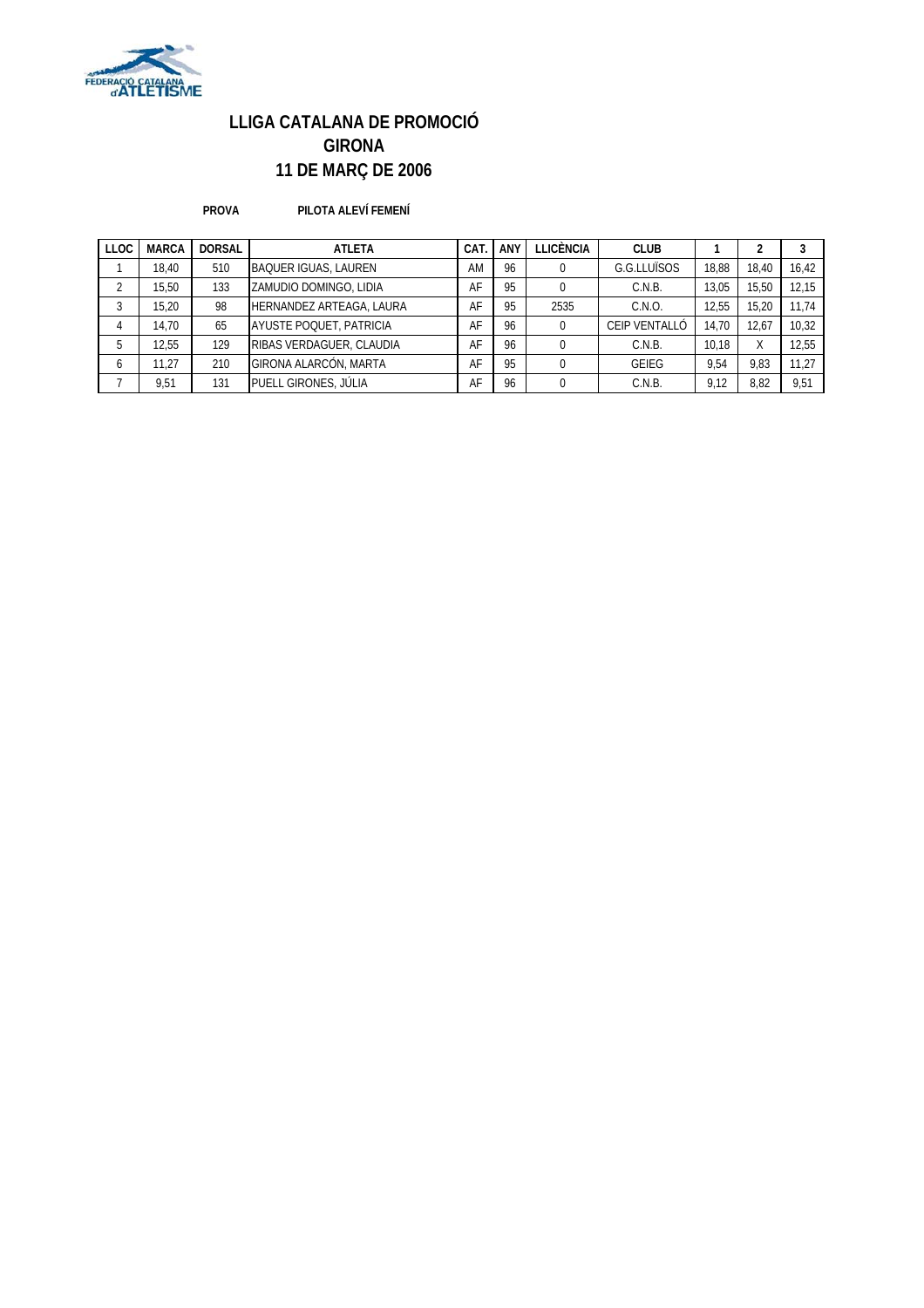

#### **PROVA JAVELINA INFANTIL MASCULÍ**

| LLOC | <b>MARCA</b> | <b>DORSAL</b> | <b>ATLETA</b>              | CAT.      | ANY | <b>LLICÈNCIA</b> | <b>CLUB</b>  |       |       | 3     | 4 | 5 | 6 |
|------|--------------|---------------|----------------------------|-----------|-----|------------------|--------------|-------|-------|-------|---|---|---|
|      | 29.27        | 411           | VALERO CANO, MARC          | IM        | 93  | $\mathbf{0}$     | C.A.M        | 29,27 |       | 29,27 |   |   |   |
|      | 22.80        | 58            | MOLINER FABREGAS, MARCEL   | IM        | 93  | $\mathbf{0}$     | C.A.F.       | 15,50 | 20,68 | 22,80 |   |   |   |
| 3    | 19,60        | 108           | SAMURA, ALI                | IM        | 94  | $\boldsymbol{0}$ | GICB-CAP     | 19,32 | 19,60 | 16,84 |   |   |   |
| 4    | 19.36        | 37            | FONTANÉ I MASÓ, JOAQUIM    | IM        | 93  | $\mathbf{0}$     | <b>GEIEG</b> | 18.82 | 19.36 | 19.14 |   |   |   |
| 5    | 16,72        | 452           | MALDONADAO GOMEZ, MARC     | <b>IM</b> | 94  | $\mathbf{0}$     | C.A.M        | 15,85 |       | 16,72 |   |   |   |
| 6    | 16,25        | 476           | MONAGO JIMENEZ, POL        | IM        | 94  | $\mathbf 0$      | G.G.LLUÏSOS  |       |       | 16,25 |   |   |   |
|      | 16,18        | 498           | BAKER IGUAZ, RICARD        | <b>IM</b> | 94  | 0                | G.G.LLUÏSOS  | 16,18 | 14,60 | 13.72 |   |   |   |
| 8    | 15.82        | 208           | <b>GARRIGA CAÑET, MARC</b> | <b>IM</b> | 94  | $\mathbf 0$      | U.D.CASSA    | 15.82 | 14.12 |       |   |   |   |
| 9    | 14.99        | 484           | <b>GARCIA VIVO, VICTOR</b> | <b>IM</b> | 94  | 0                | G.G.LLUÏSOS  | 13,28 | 14,43 | 14.99 |   |   |   |
| 10   | 14.94        | 419           | AGUILAR MARTINEZ, ADRIA    | <b>IM</b> | 93  | $\mathbf{0}$     | C.A.M        |       |       | 14,94 |   |   |   |
| 11   | 12.76        | 114           | MIELGO VALDEPEÑAS, ALEX    | <b>IM</b> | 93  | $\mathbf{0}$     | GICB-CAP     | 12,14 | 11,09 | 12,76 |   |   |   |
| 12   | 9.95         | 275           | COMA SERRA, MARC           | IM        | 94  | $\mathbf{0}$     | UD CASSA     |       | 9,79  | 9.95  |   |   |   |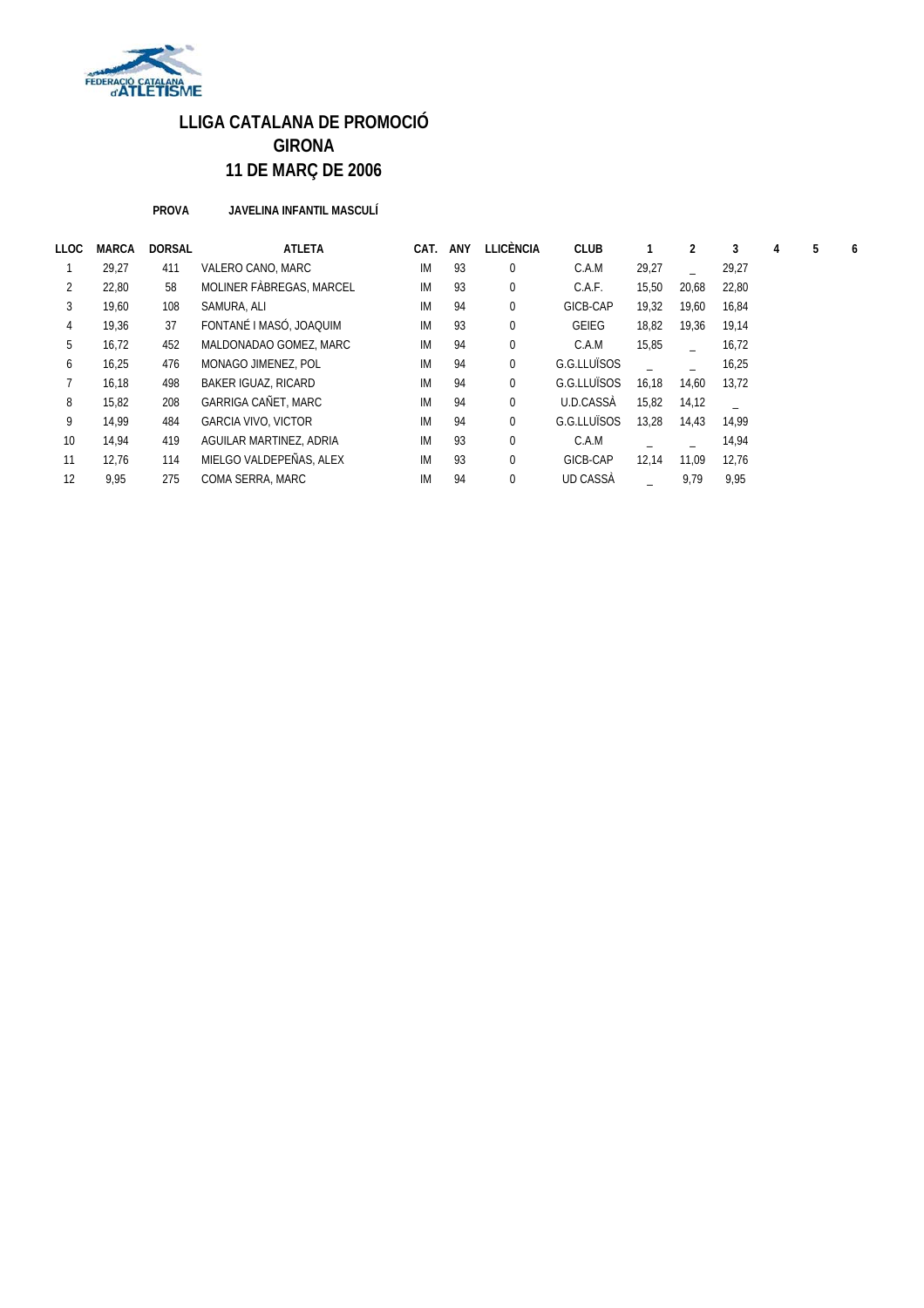

#### **PROVA JAVELINA INFANTIL FEMENÍ**

| LLOC | <b>MARCA</b> | <b>DORSAL</b> | <b>ATLETA</b>                 | CAT. | ANY | LLICÈNCIA    | <b>CLUB</b> |       |       | 3     |
|------|--------------|---------------|-------------------------------|------|-----|--------------|-------------|-------|-------|-------|
|      | 23.08        | 453           | CASSANOVES MONTADA, ALBA      | IF   | 93  | $\Omega$     | C.A.M       | 17.64 | 23.03 | 18.57 |
| 2    | 16.92        | 515           | RUSCALLEDA RAMIREZ, SARA      | IF   | 93  | $\mathbf{0}$ | C.A.CALELLA | 16.92 | 16.42 | 15.41 |
| 3    | 16.37        | 460           | CLEMENTE MARTÍ, LAURA         | IF   | 94  | 0            | C.A.M       | 13.62 | 16.37 | 14.39 |
| 4    | 13,84        | 454           | VILAFRBACA CARTAGENA, ARIADNA | IF   | 93  | 0            | C.A.M       | 10.83 |       | 13.84 |
| 5    | 13.75        | 139           | ZAMUDIO DOMINGO, MARINA       | IF   | 93  | $\Omega$     | C.N.B.      | 13.75 | 12.54 | 13.70 |
| 6    | 13,25        | 279           | ORTIZ NAVARRO, SARA           | IF   | 93  | $\mathbf{0}$ | CA CALELLA  | 12.9  | 13.25 | 12,58 |
|      | 12.76        | 138           | CASTELLVELL BELLA, CLARA      | IF   | 93  | $\Omega$     | C.N.B.      | 12.76 | 10.14 | 10.88 |
| 8    | 10.54        | 141           | RIERA MALLOL, GEMMA           | IF   | 93  | $\Omega$     | C.N.B.      |       | 10.54 | 8,85  |
| 9    | 10.42        | 461           | OBREDORS CANALS, MARINA       | IF   | 94  | $\Omega$     | C.A.M       | 9.80  | 6.72  | 10.42 |
| 10   |              | 505           | PELEGRIM GUILLEME, LAURA      | IF   | 93  | $\Omega$     | G.G.LLUÏSOS |       |       |       |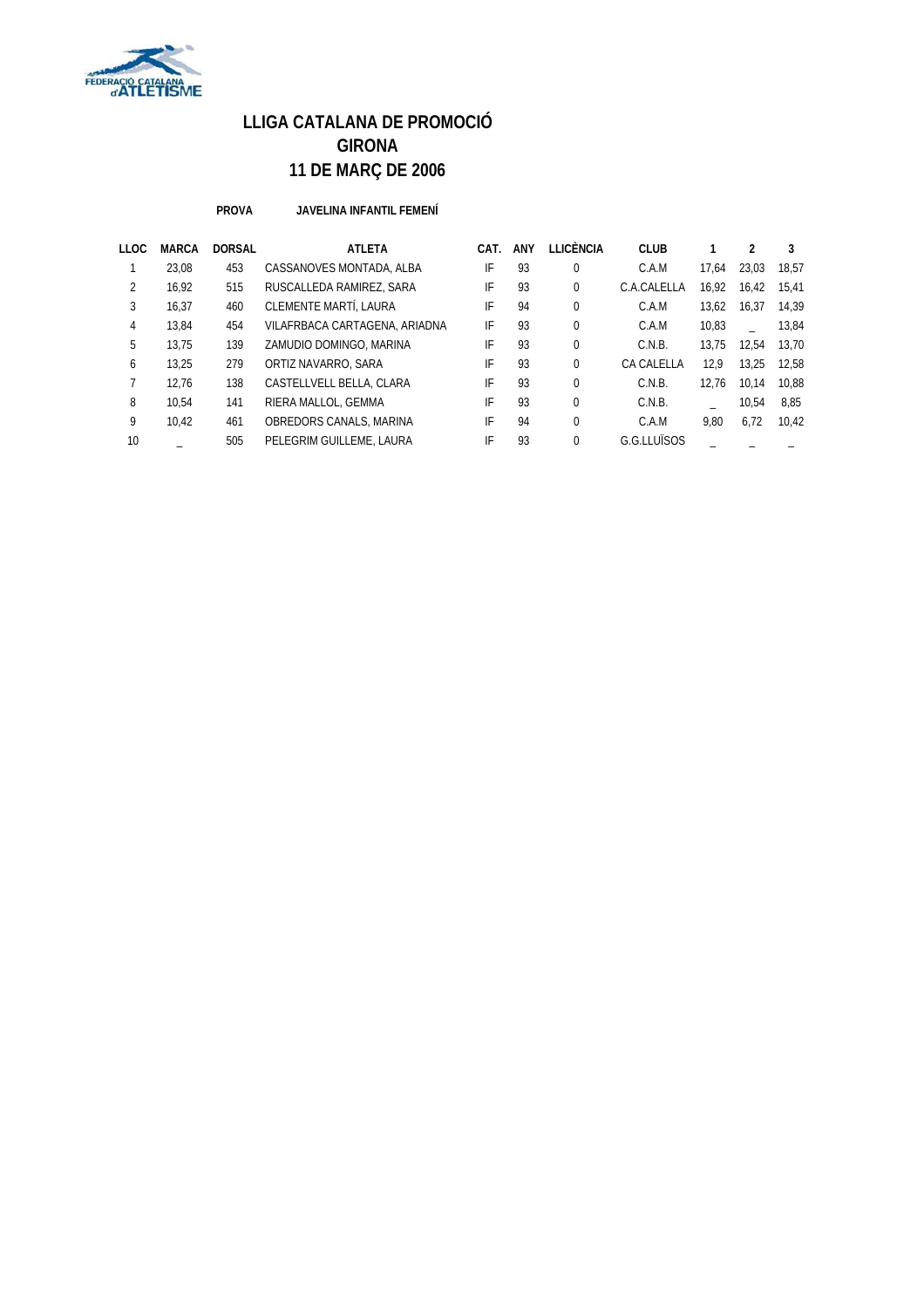

**PROVA JAVELINA CADET MASCULI**

| LLOC | <b>MARCA</b> | <b>DORSAL</b> | <b>ATLETA</b>                | CAT.      | ANY | LLICÈNCIA    | <b>CLUB</b> |       |       |       |
|------|--------------|---------------|------------------------------|-----------|-----|--------------|-------------|-------|-------|-------|
|      | 32,60        | 143           | MARTINEZ LLADO, SERGI        | <b>CM</b> | 91  | 15266        | C.N.B.      | 26.74 | 32,60 | 32,15 |
| 2    | 28,33        | 522           | ARGEMI GUITART. NIL          | <b>CM</b> | 92  | $\Omega$     | C.E.U       |       | 26,35 | 28.30 |
| 3    | 26,80        | 299           | SANTMIQUEL SEFON, GUILLEM    | <b>CM</b> | 91  | 0            | C.A.M       | 24.26 | 26,80 |       |
| 4    | 26.80        | 219           | NUÑEZ SEVILLANO, SERGI       | <b>CM</b> | 91  | $\Omega$     | C.A.CALELLA |       | 26,8  | 23.84 |
| 5    | 25,12        | 521           | SOLIVA DUESO, PAU            | <b>CM</b> | 92  | $\mathbf{0}$ | C.A.M       | 23.94 | 23.46 | 25.12 |
| 6    | 21.18        | 63            | MONTERO HERNÁNDEZ, CHRISTIAN | <b>CM</b> | 91  | $\Omega$     | GICB-CAP    | 17.2  | 19.33 | 21.18 |
|      | 20.24        | 473           | AYUSO GARCIA, DANI           | <b>CM</b> | 92  | $\Omega$     | C.A.CALELLA | 20.24 | 18.39 | 16.43 |
| 8    | 17.82        | 409           | SANTJOAN CEGARRA, ALBERT     | <b>CM</b> | 91  | 0            | C.A.M       | 16.12 | 17.82 |       |
| 9    | 13,4         | 64            | MAZA VILARDELL, MARC         | <b>CM</b> | 91  | 0            | GICB-CAP    |       | 13,40 | 11.00 |
| 10   | 12.37        | 472           | DOMINGUEZ FERNANDEZ, DAVID   | <b>CM</b> | 92  | $\Omega$     | C.A.CALELLA |       | 11,68 | 12,37 |
| 11   |              | 470           | <b>BOSETAUI, MOHAMED</b>     | <b>CM</b> | 92  | $\Omega$     | GICB-CAP    |       |       |       |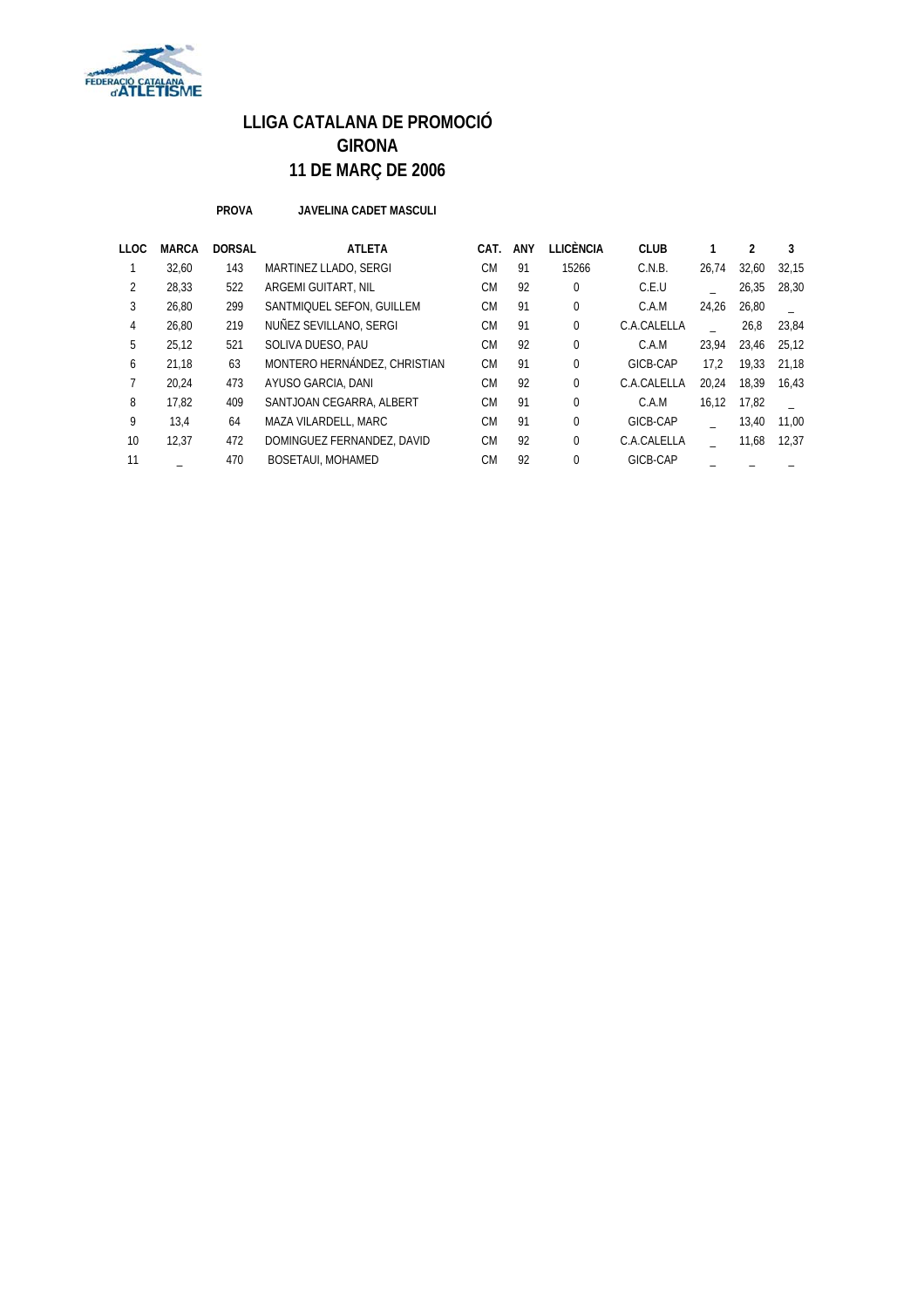

**PROVA JAVELINA CADET FEMENI**

| LLOC | MARCA | DORSAL | ATI FTA                     |        |     | CAT. ANY LLICÈNCIA | CLUB             | $1 \quad 2 \quad 3$ |      |
|------|-------|--------|-----------------------------|--------|-----|--------------------|------------------|---------------------|------|
|      | 751   |        | 277 SANTOS MOLAS, MONICA    | C.F 92 |     |                    | CA CALELLA       | 7.51 6.61           |      |
|      | 7 46  |        | 479 CLARAMUNT ILLES, MARINA |        | -92 |                    | C.A.CALELLA 6.41 |                     | 7.46 |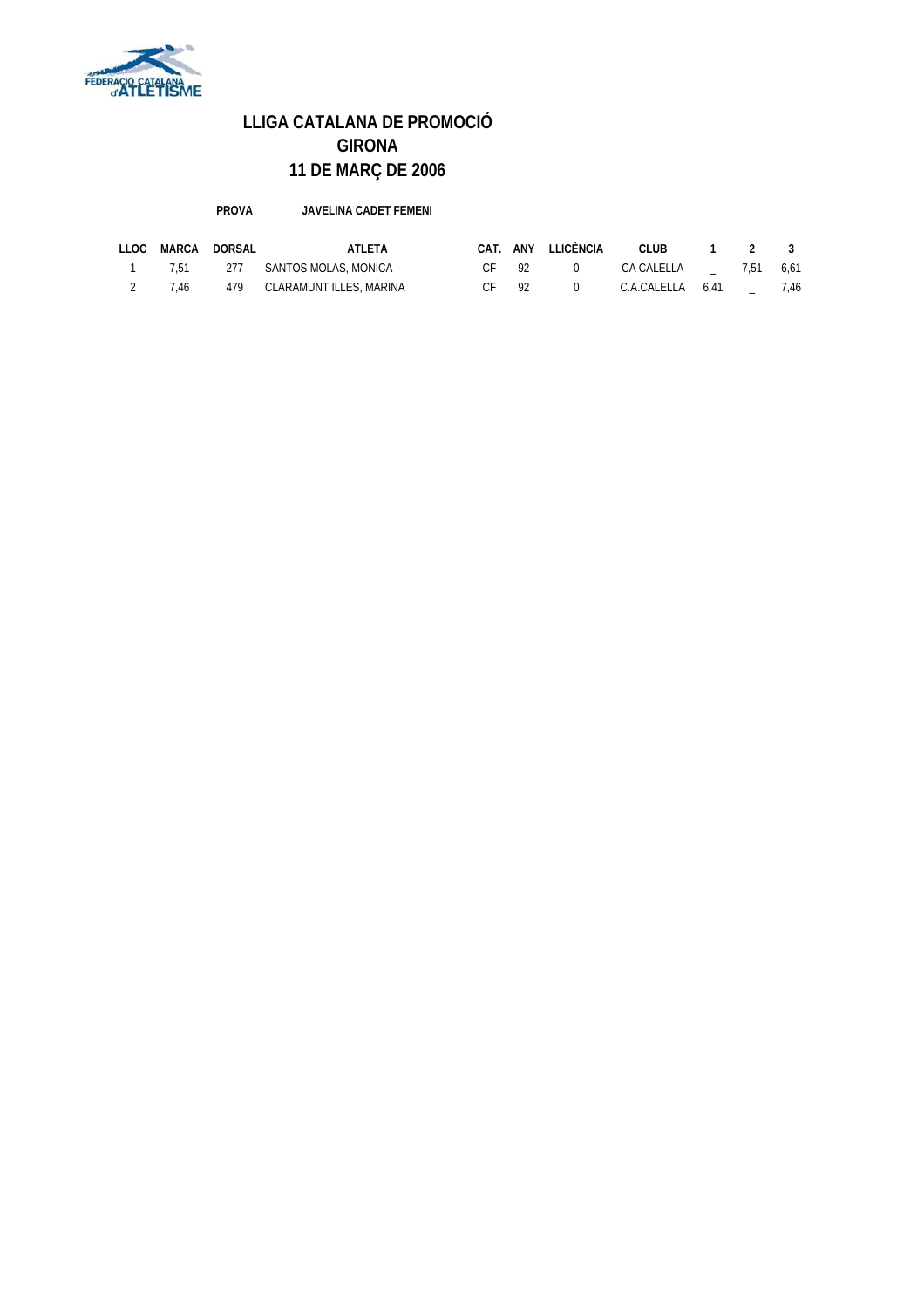

#### **PROVA PERXA MASCULINA**

|              |            |               |                         |           |     |             |             | <b>ALCADES</b> |            |    |          |                  |            |              |         |                                              |  |     |
|--------------|------------|---------------|-------------------------|-----------|-----|-------------|-------------|----------------|------------|----|----------|------------------|------------|--------------|---------|----------------------------------------------|--|-----|
|              | LLOC MARCA | <b>DORSAL</b> | ATLETA                  | CAT.      | ANY | LLICÈNCIA   | <b>CLUB</b> |                | 1,50 1,70  |    |          |                  |            |              |         | 1,90 2,00 2,10 2,20 2,30 2,35 2,40 2,45 2,50 |  |     |
|              | 2,40       | 297           | GIMOS ALBACH, GERARD    | <b>CM</b> | 91  | 0           | C.A.M       |                |            | 0  | $\Omega$ | 0                | XO         | XXO          | $\circ$ | XXO                                          |  | XXX |
| 2            | 2,30       | 411           | VALERO CANO, MARC       | IM        | 93  | $\mathbf 0$ | C.A.M       |                |            | XO | $\circ$  |                  | XXO        | <sup>O</sup> |         | XXX                                          |  |     |
| 3            | 2,30       | 143           | MARTINEZ LLADO, SERGI   | <b>CM</b> | 91  | 15266       | C.N.B.      | Ω              | $\Omega$   |    |          | $\left( \right)$ | $\Omega$   | XXO          | XXX     |                                              |  |     |
| 4            | 2,10       | 37            | FONTANÉ I MASÓ, JOAQUIM | IM        | 93  | 0           | GEIEG       | Ω              | $\Omega$   |    | $\Omega$ | XO               | <b>XXX</b> |              |         |                                              |  |     |
| b.           | 1.50       | 111           | <b>GARCIA SALA, NIL</b> | IM        | 94  | 0           | GICB-CAP    | $\Omega$       | <b>XXX</b> |    |          |                  |            |              |         |                                              |  |     |
| <sub>0</sub> | 1,50       | 117           | JOFRA CASTELLS, MIQUEL  | СM        | 92  | 0           | GICB-CAP    | $\Omega$       | <b>XXX</b> |    |          |                  |            |              |         |                                              |  |     |
|              | 1.50       | 500           | PUIG FACUNDO, GERARD    | AM        | 95  | 0           | G.G.LLUÏSOS | XO             | <b>XXX</b> |    |          |                  |            |              |         |                                              |  |     |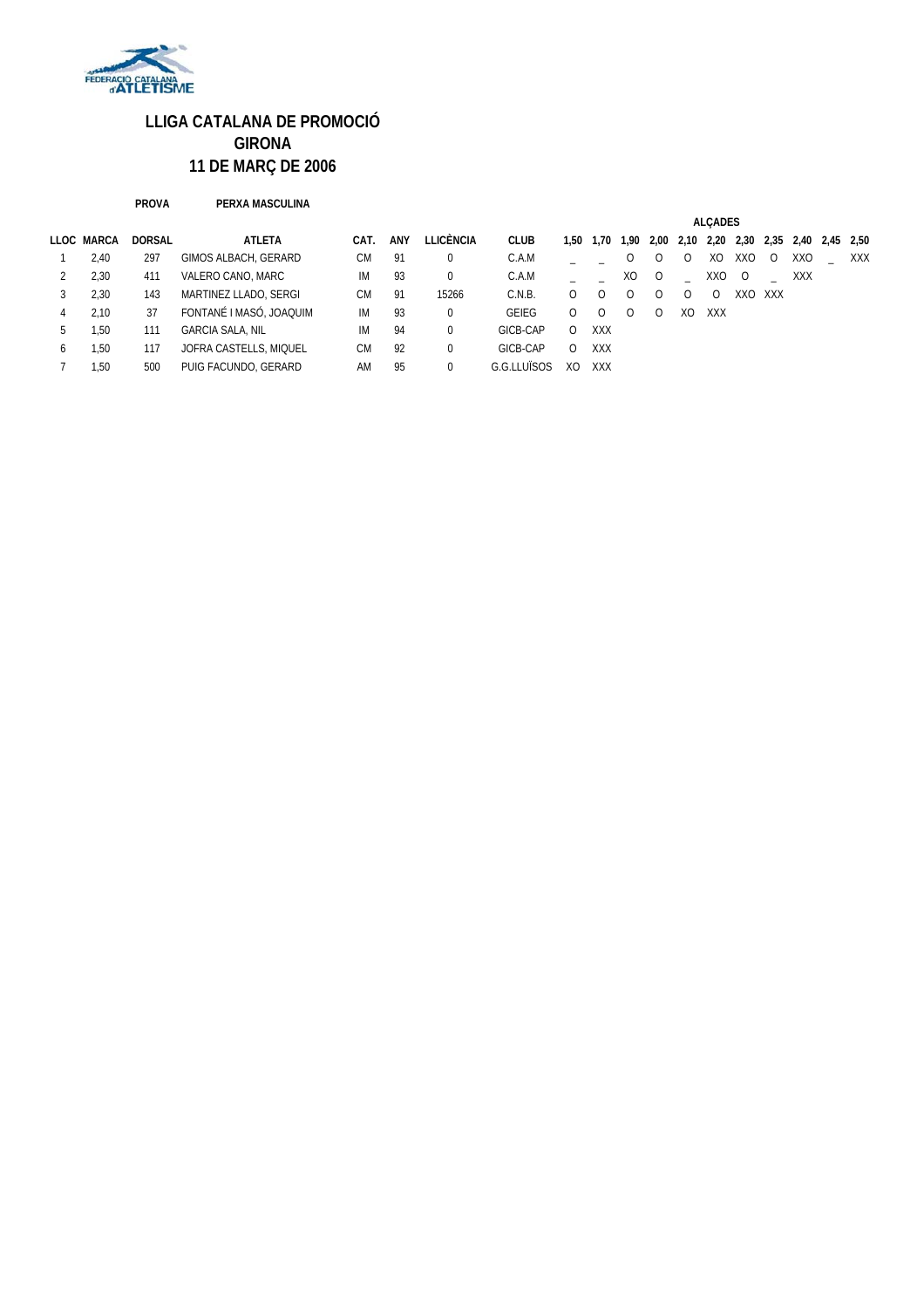

#### **PROVA PERXA FEMENINA**

|              |            |               |                               |      |     |              |                |                | <b>ALCADES</b> |          |      |            |     |                          |  |  |
|--------------|------------|---------------|-------------------------------|------|-----|--------------|----------------|----------------|----------------|----------|------|------------|-----|--------------------------|--|--|
|              | LLOC MARCA | <b>DORSAL</b> | <b>ATLETA</b>                 | CAT. | ANY | LLICÈNCIA    | <b>CLUB</b>    | 1.50           | 1,60           | 1.70     | 1,80 | 1,90       |     | 2,00 2,10 2,15 2,20 2,25 |  |  |
|              | 2,00       | 460           | CLEMENTE MARTÍ, LAURA         | IF   | 94  | 0            | C.A.M          | 0              |                |          | 0    |            | 0   | <b>XXX</b>               |  |  |
|              | 2,00       | 453           | CASSANOVES MONTADA, ALBA      | IF   | 93  | $\mathbf{0}$ | C.A.M          | 0              |                |          | O    |            | XXO | XXX                      |  |  |
|              | 1,80       | 512           | DURAN LLIGOÑA, ALBA           | IF   | 93  | 0            | C.A.CAI FI I A | $^{(1)}$       | $\Omega$       | $\Omega$ | 0    | <b>XXX</b> |     |                          |  |  |
| 4            | 1.50       | 454           | VILAFRBACA CARTAGENA, ARIADNA | IF   | 93  | $\mathbf{0}$ | C.A.M          | $\Omega$       | <b>XXX</b>     |          |      |            |     |                          |  |  |
| 5            | 1.50       | 515           | RUSCALLEDA RAMIREZ, SARA      | IF   | 93  | $\Omega$     | C.A.CALELLA    | $\Omega$       | <b>XXX</b>     |          |      |            |     |                          |  |  |
| <sub>0</sub> | 1,50       | 510           | <b>BAQUER IGUAS, LAUREN</b>   | AM   | 96  | $\mathbf{0}$ | G.G.ITUÏSOS    | X <sub>O</sub> | <b>XXX</b>     |          |      |            |     |                          |  |  |
|              |            | 56            | HUERCIO PUENTES. Mª DEL MAR   | IF   | 93  | $\mathbf{0}$ | C.A.F.         | <b>XXX</b>     |                |          |      |            |     |                          |  |  |
| 8            |            | 210           | GIRONA ALARCÓN, MARTA         | AF   | 95  | $\Omega$     | GEIEG          | <b>XXX</b>     |                |          |      |            |     |                          |  |  |
| 9            |            | 461           | OBREDORS CANALS, MARINA       | IF   | 94  | $\mathbf{0}$ | C.A.M          | N.P.           |                |          |      |            |     |                          |  |  |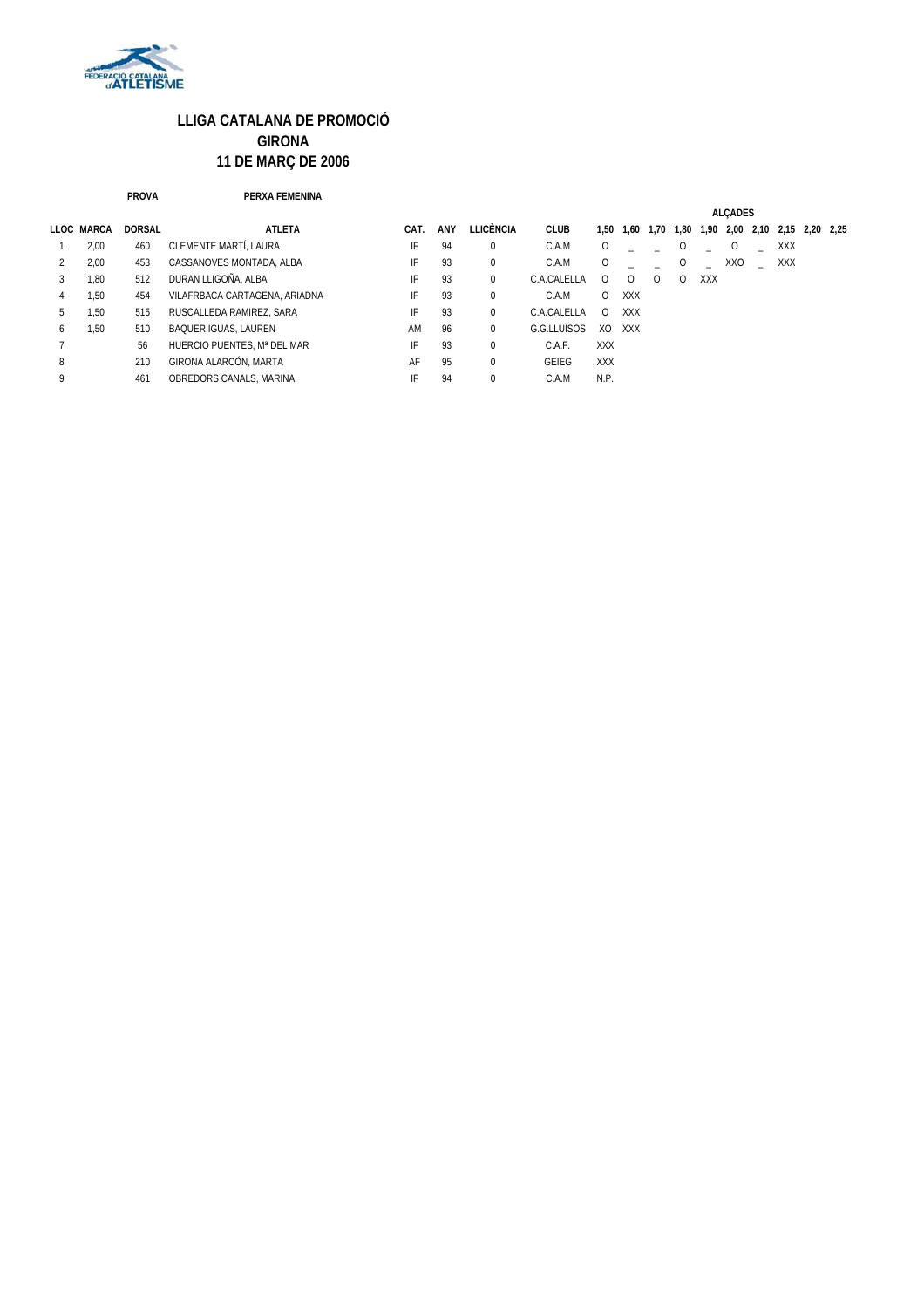

### **PROVA RELLEUS 3x600 ALEVÍ MASCULÍ**

| <b>LLOC</b> | <b>MARCA</b> | <b>DORSAL</b> | <b>ATLETA</b>                | <b>CATEGORIA</b> | <b>ANY</b> | <b>LLICÈNCIA</b> | <b>CLUB</b> |
|-------------|--------------|---------------|------------------------------|------------------|------------|------------------|-------------|
|             | 6:32.9       | 499           | <b>REY RUIZ, CARLOS</b>      | AM               | 95         | 0                | G.G.LLUÏSOS |
|             |              | 500           | PUIG FACUNDO, GERARD         | AM               | 95         | 0                | G.G.LLUÏSOS |
|             |              | 501           | CANAL ESTEVA, MIQUEL         | AM               | 96         | 0                | G.G.LLUÏSOS |
|             | 7:05.0       | 292           | CHOUDNA, TOUFIK              | AM               | 95         | 0                | GICB-CAP    |
|             |              | 290           | AZAR, MOHAMED                | AM               | 95         | 0                | GICB-CAP    |
|             |              | 107           | MASSA PIRES, NARCÍS          | AM               | 95         | 0                | GICB-CAP    |
|             | 7:15.7       | 509           | CARRERAS MASLLORENS, SALVI   | IM               | 94         | $\theta$         | U.D.CASSA   |
|             |              | 205           | <b>BUSQUETS RINCON, MARC</b> | AM               | 96         | 0                | U.D.CASSÀ   |
|             |              | 469           | EL AASRAOUI, YOUSSEF         | IM               | 95         | 0                | CASSA       |
| 4           | 8:24.6       | 514           | MUNOZ HERNANDEZ, SERGIO      | BM               | 97         | $\Omega$         | G.G.LLUÏSOS |
|             |              | 502           | CORREA CAIGON, AUDAL         | AM               | 95         | 0                | G.G.LLUÏSOS |
|             |              | 516           | MUÑOZ LOPEZ, ALEJANDRO       | BM               | 97         | 0                | G.G.LLUÏSOS |
| 5.          | 8:52.1       | 475           | <b>BOUKARI VALDE, YAITI</b>  | <b>BM</b>        | 97         | $\Omega$         | C.A.CALELLA |
|             |              | 474           | MIR JIMENEZ, CARLES          | AM               | 95         | 0                | C.A.CALELLA |
|             |              | 281           | DURAN LLIGOÑA, JOSEP         | AM               | 95         | 0                | CA CALELLA  |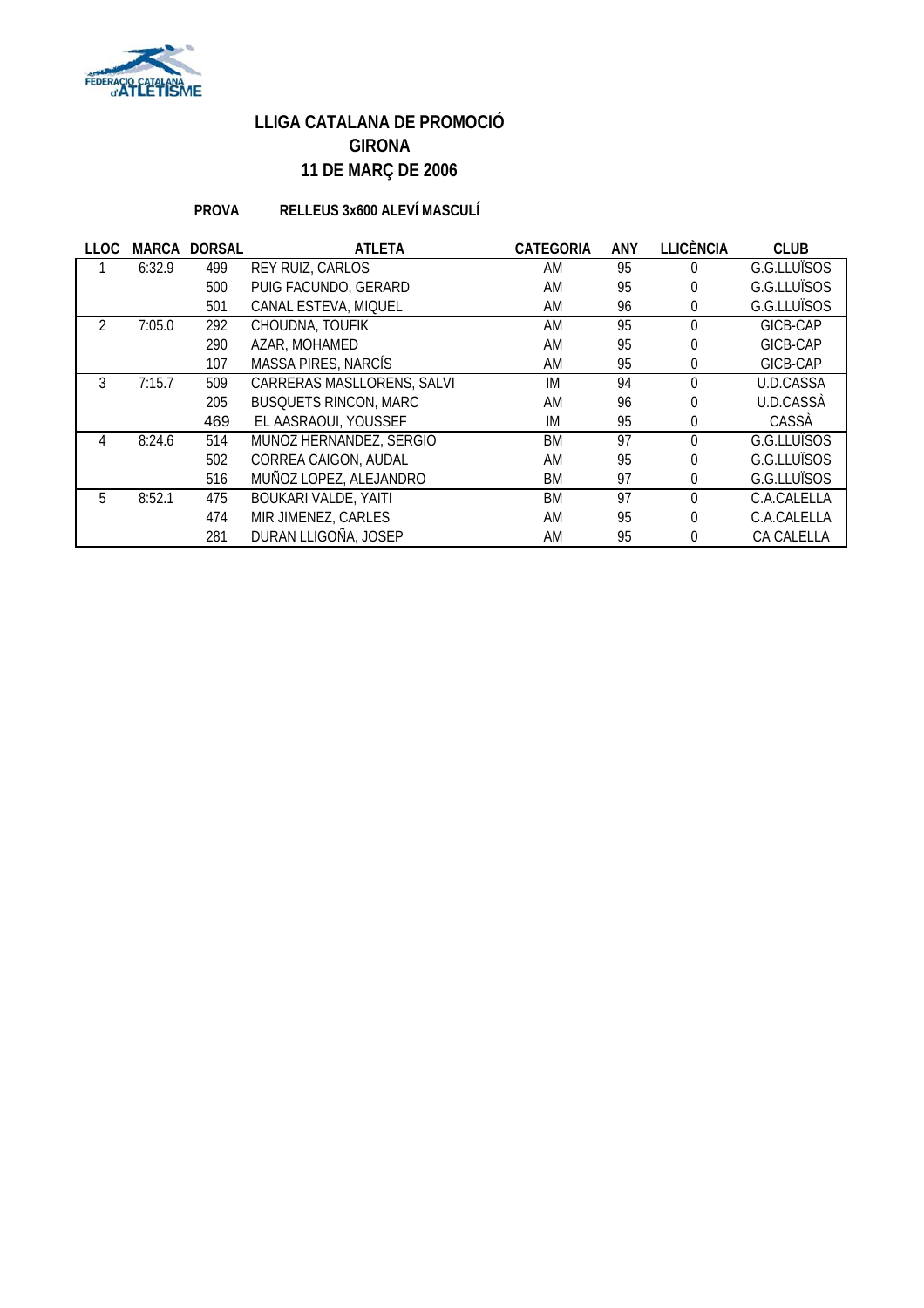

### **PROVA RELLEUS 3x600 ALEVÍ FEMENI**

| LLOC |        | MARCA DORSAL | <b>ATLETA</b>               | CATEGORIA | ANY | I LICÈNCIA | <b>CLUB</b>   |
|------|--------|--------------|-----------------------------|-----------|-----|------------|---------------|
|      | 6:42.2 | 510          | <b>BAQUER IGUAS, LAUREN</b> | ΑM        | 96  |            | G.G.LLUÏSOS   |
|      |        | 65           | AYUSTE POQUET, PATRICIA     | AF        | 96  |            | CEIP VENTALLÓ |
|      |        | 98           | HERNANDEZ ARTEAGA, LAURA    | AF        | 95  | 2535       | C.N.O.        |
|      | 7:05.3 | 131          | PUELL GIRONES, JÚLIA        | AF        | 96  |            | C.N.B.        |
|      |        | 129          | RIBAS VERDAGUER, CLAUDIA    | AF        | 96  |            | C.N.B.        |
|      |        | 133          | ZAMUDIO DOMINGO, LIDIA      | AF        | 95  |            | C.N.B.        |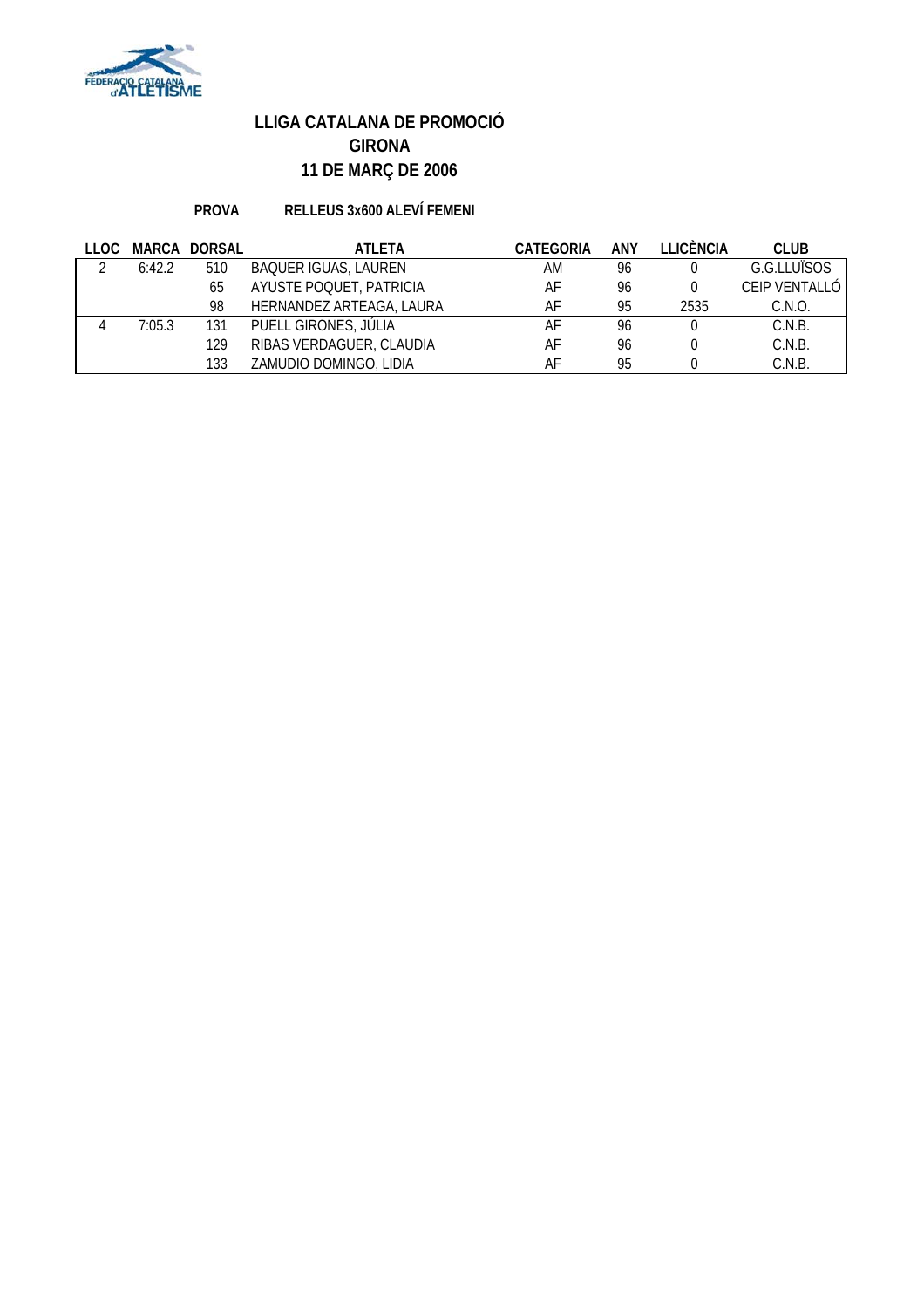

### **PROVA RELLEUS 4x300 CADET MASCULÍ**

| LLOC. |        | MARCA DORSAL | ATLETA                      | <b>CATEGORIA</b> | ANY | <b>TEICÈNCIA</b> | <b>CLUB</b> |
|-------|--------|--------------|-----------------------------|------------------|-----|------------------|-------------|
|       | 3:04.3 | 146          | CONGOST SABATER, PAU        | СM               | O1  | 15263            | C.N.B.      |
|       |        | 145          | <b>BOSCH ESTANY, RICARD</b> | СM               | 01  | 15261            | C.N.B.      |
|       |        | 144          | <b>BRUGUER BOSCH, ARNAU</b> | СM               | 01  | 15262            | C.N.B.      |
|       |        | 143          | MARTINEZ LLADO, SERGI       | СM               | O   | 15266            | C.N.B.      |